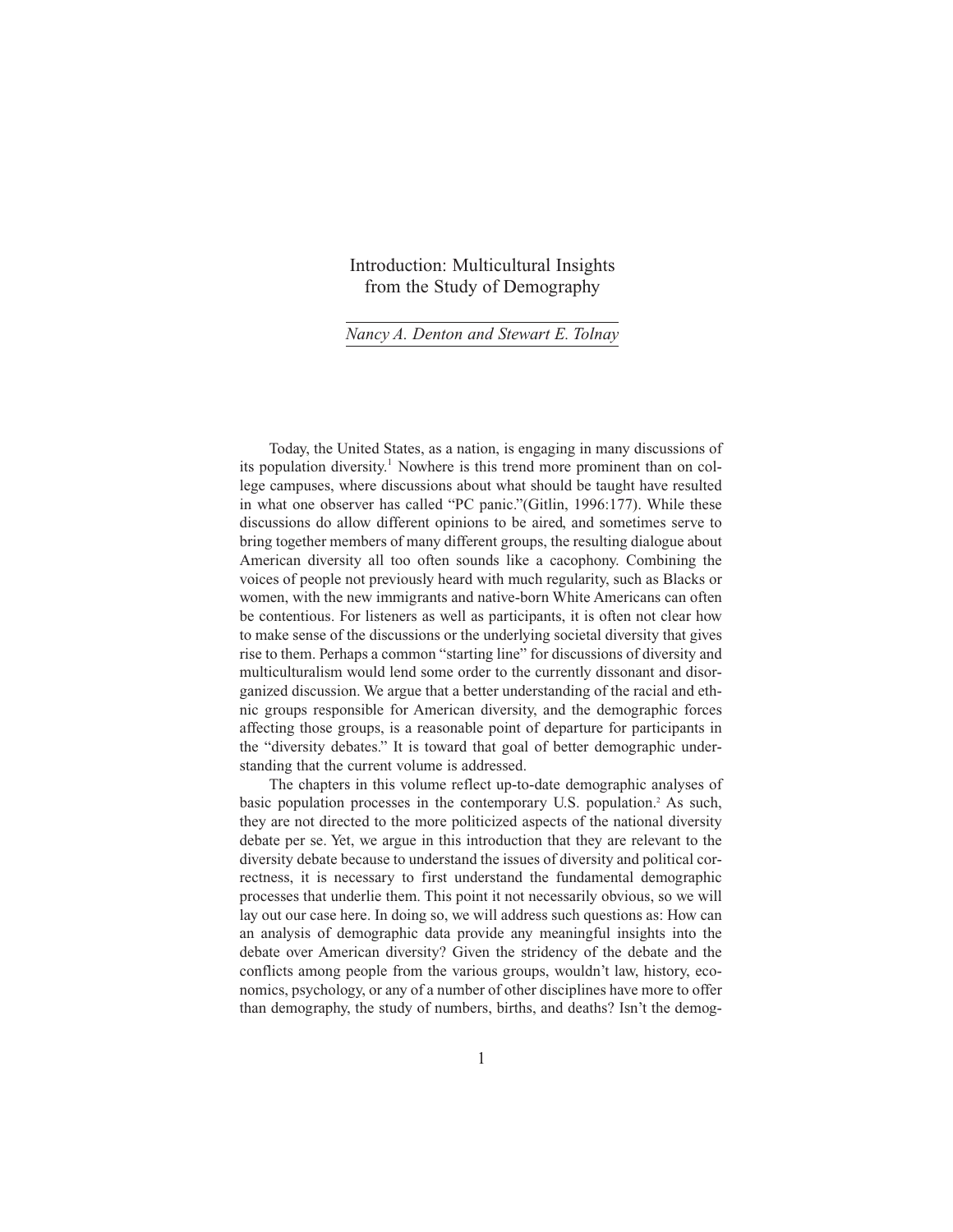raphy of increasing numbers of different types of people obvious to all those commenting on the contemporary scene?

It is certainly true that nearly all discussions of U.S. population diversity talk about the numbers of different groups of people, and some even discuss the future implied by projecting these numbers forward in time. However, it is equally true that virtually no one contributing to the diversity debate has thoroughly examined the key demographic processes separately: fertility, mortality, and migration. Neither does the literature offer a reasonable discussion of the interrelationship among these demographic facts of life, or their association with the fundamental life processes of education, labor force participation, marriage, neighborhood context, and aging. But it is just such questions that are grist for the demographer's mill.

Demographers have long focused on documenting, describing, and explaining differences among groups of people with regard to many key aspects of life: the number of children women have, marriage rates, life expectancy, moving within a country or to a new one, educational attainment, labor force participation rates, neighborhood distributions, and aging. Furthermore, key elements in all social demographic analyses are race/ethnicity, gender, and social class. Thus, demographers are in a unique position to inform the debates about population diversity with more than just numbers. This is hardly to argue that demography is destiny, but rather that the momentum of demographic processes, well known to demographers, forms the underpinning of all the other aspects of people's lives in the modern world. In a very real sense, the social world we observe, including the substantial racial and ethnic diversity within it, is the product of those phenomena that occupy demographers.

We are arguing that some of the stridency and antagonism of the contemporary debates over racial and ethnic diversity results in part from either ignoring or fundamentally misunderstanding past, current, and future demographic changes in U.S. society. Understanding these demographic underpinnings challenges our assumption that we can completely control the increasing diversity, points out how some of the increasing diversity is internal to the United States and will continue regardless of what happens to immigration, and reveals that part of the "perceived" increasing diversity is the result of fundamental social changes (e.g., divorce, female labor force participation, childlessness, unmarried mothers) during the last 50 years that have affected all groups in U.S. society, and which, themselves, have generated controversy. Demography cannot magically "solve" the many contentious issues of the debate. However, if we are ever to make progress toward mutual acceptance, respect, and accommodation, we must not ignore the structural demographic underpinnings of contemporary changes in the U.S. population.

A focus on demography points us in two directions simultaneously: toward the *individual* and toward the *structural*. The basic population process-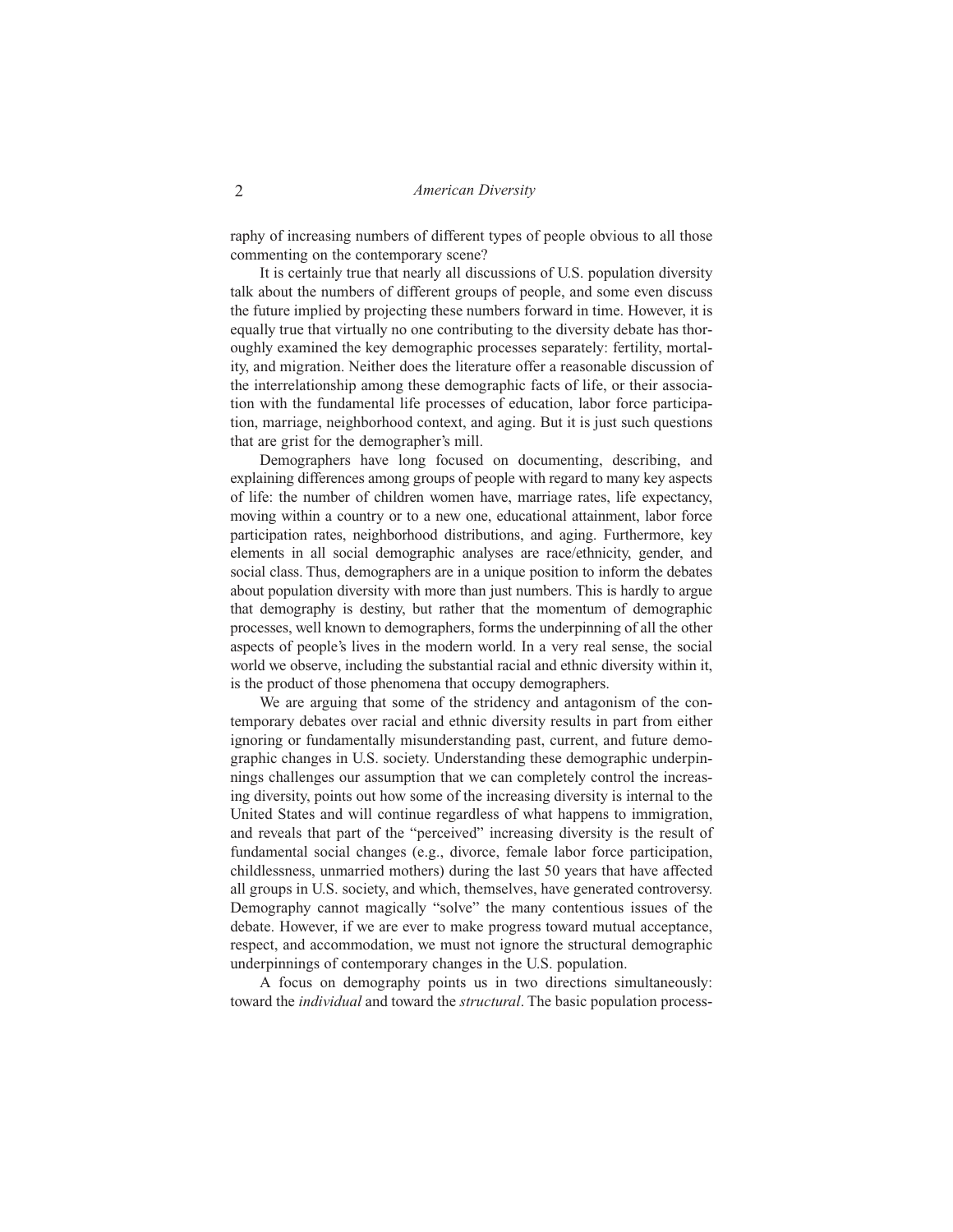es of birth, death, and migration are events that occur to individuals who make critical decisions that determine demographic outcomes. Clearly, a woman or a couple can choose whether or not to have a birth; adult individuals or families can choose whether or not to migrate; and exercise and not smoking can appreciably delay one's death. And, group differentials represent the sum of these individual events. Yet, from this basic truth, we are too often tempted to think that the demographic processes themselves are completely under individual level control. Social scientists continually provide macrolevel evidence that indicates the operation of social forces that transcend the individual: the child poverty rate soars while the elderly poverty rate falls, even though the former group represents the future of the nation; women are denied access to abortion facilities because local sentiment and politics discourage the operation of convenient clinics; environmental pollutants increase morbidity and mortality, despite an individual's exercise regimen or diet; illegal immigrants continue to enter the country regardless, it seems, of what laws we pass or border controls we institute. Thus, despite the important role of individual-level decision making in determining behavioral outcomes, it is important to acknowledge the simultaneous operation of social structural forces that are far outside of any individual's control. The "demographic model" recognizes that all individual decisions are made, and individual behaviors are performed, within a structural context that has important consequences of its own.

This recognition that there are structural forces leading to increased population diversity that are outside the control of individuals, and to a lesser extent, outside the control of government, while not the focus of traditional demographic analysis, does flow naturally from it and provides a needed view in discussions about population diversity. Individualism is deeply rooted in and very important to the U.S. psyche, particularly for middle-class White Americans (Gans, 1988), so the effects of social structure are often very hard for Americans to understand (Mayhew, 1980, 1981). But the result of not understanding structural forces is that we do not understand fully our social problems and so are at risk of misdiagnosing them. Once a problem is misdiagnosed, no analysis, no matter how thoughtful, detailed, statistically rigorous, or well documented, will help alleviate the problem for the very simple reason that we have defined the problem incorrectly. A prime example of this point about incorrectly diagnosing problems is the role of law in immigration. In his chapter, Doug Massey argues that changes in immigration are better thought of as the result of macroeconomic forces than changes in law. While it is individuals and government that establish social structure, once established, social structures take on a life of their own and can be quite resistant to change. Demography, by focusing simultaneously on the individual and the structural, serves to emphasize this point.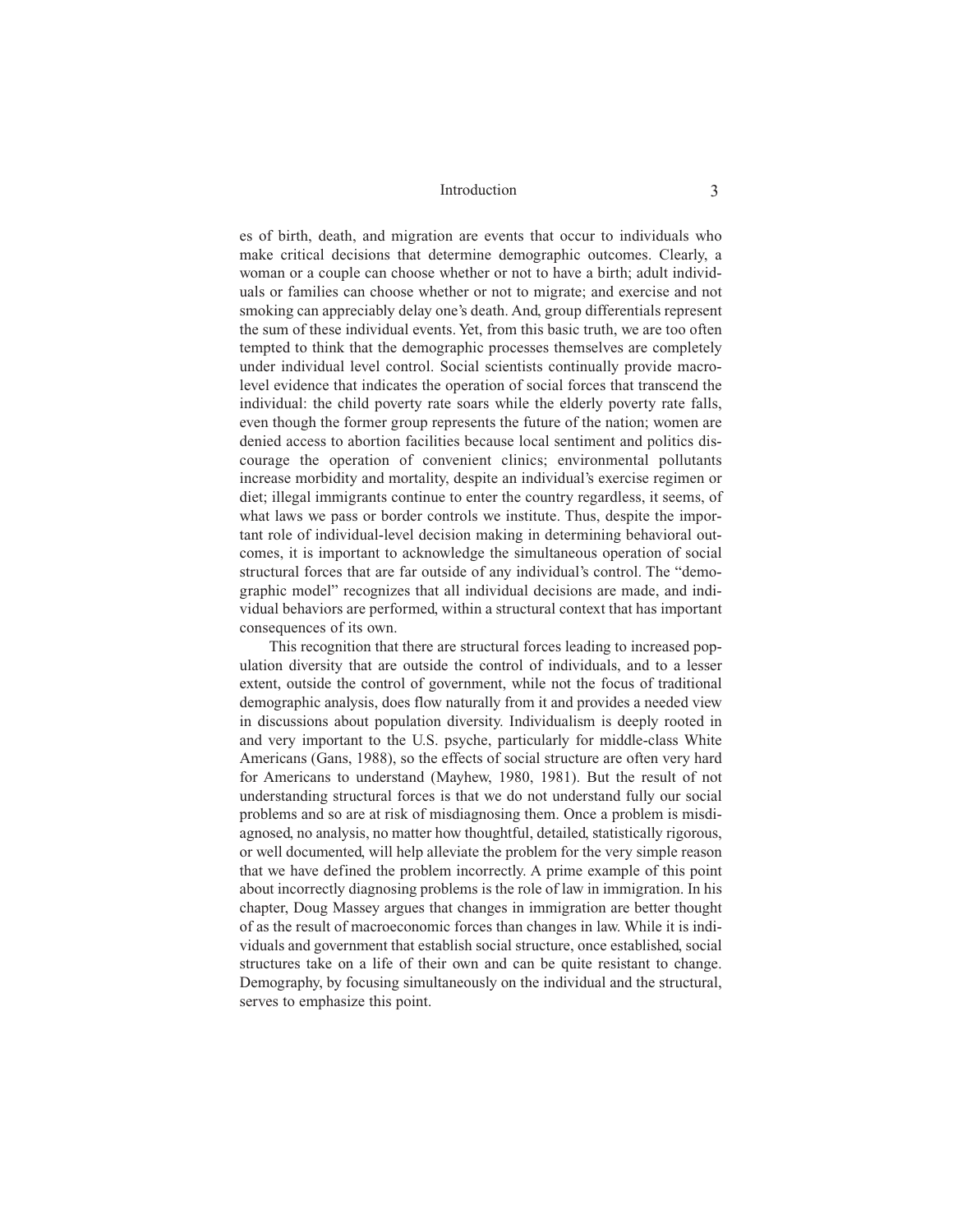In addition to recognizing the importance of structural opportunities and constraints as determinants of individual behavior, demographers have long had an interest in how different population groups (e.g., races or ethnicities) differ on the key population processes (e.g., mortality, marriage, or fertility). Having described intergroup differences, it is common for demographers to then ask, "How do different population groups adjust to one another?" When asked of immigrants, this question refers to the important process of "becoming American." Assimilation theory has had a lot of bad press—some would say it is deserved—but the underlying process to which assimilation refers, that of becoming more like the people in one's new country than like those left behind in one's country of origin, will continue (Alba, 1995). Witness African Americans—we focus all too often on how dissimilar they are from White Americans, but can we really argue that they are more similar to modern-day Africans? Perhaps in color and some relatively minor aspects of culture and heritage, but in terms of everyday life dreams, values, and behavior they are American, though there are signs of increasing disenchantment with the American Dream for middle-class African Americans (Hochschild, 1995:251).

Many of the newest Americans are people of color, and our historical treatment of African Americans in the United States means that the new immigrants face what Portes and Zhou (1993) argue is a process of segmented assimilation. For Hispanics in particular, involvement in an ethnic enclave, like that of the Cubans in Miami, may offer better roads to upward mobility than facing the discrimination and prejudice against Hispanics in the larger society. For Black immigrants, this problem is even more acute, as identification with American Blacks, given the history of discrimination and race relations in the United States, can be a downward route to membership in the underclass instead of a route to upward mobility, and a shot at entering the ranks of the "plunderclass."<sup>3</sup> Thus, by comparing adjustment to U.S. society across groups of different types, the demographic perspective simultaneously shows two things: first, that the magnitude of group differences may not be as large as stereotypes imply; and second, that some level of diversity and difference will remain. In other words, no matter what happens to immigration, newcomers will assimilate to *some* degree. The continued infusion of new members and their racial diversity may make the process not as fast or as complete as that of the White ethnics of the early part of this century, but in some way all will learn to be Americans and come to see themselves as Americans. To accept the truth of this statement requires only the demographic recognition that the newcomers themselves produce native-born children who grow up in the U.S. social structure. The emergence of the dramatic differences that separate first-generation immigrants from their second-generation offspring is one of the most profound, and predictable, processes known to social science.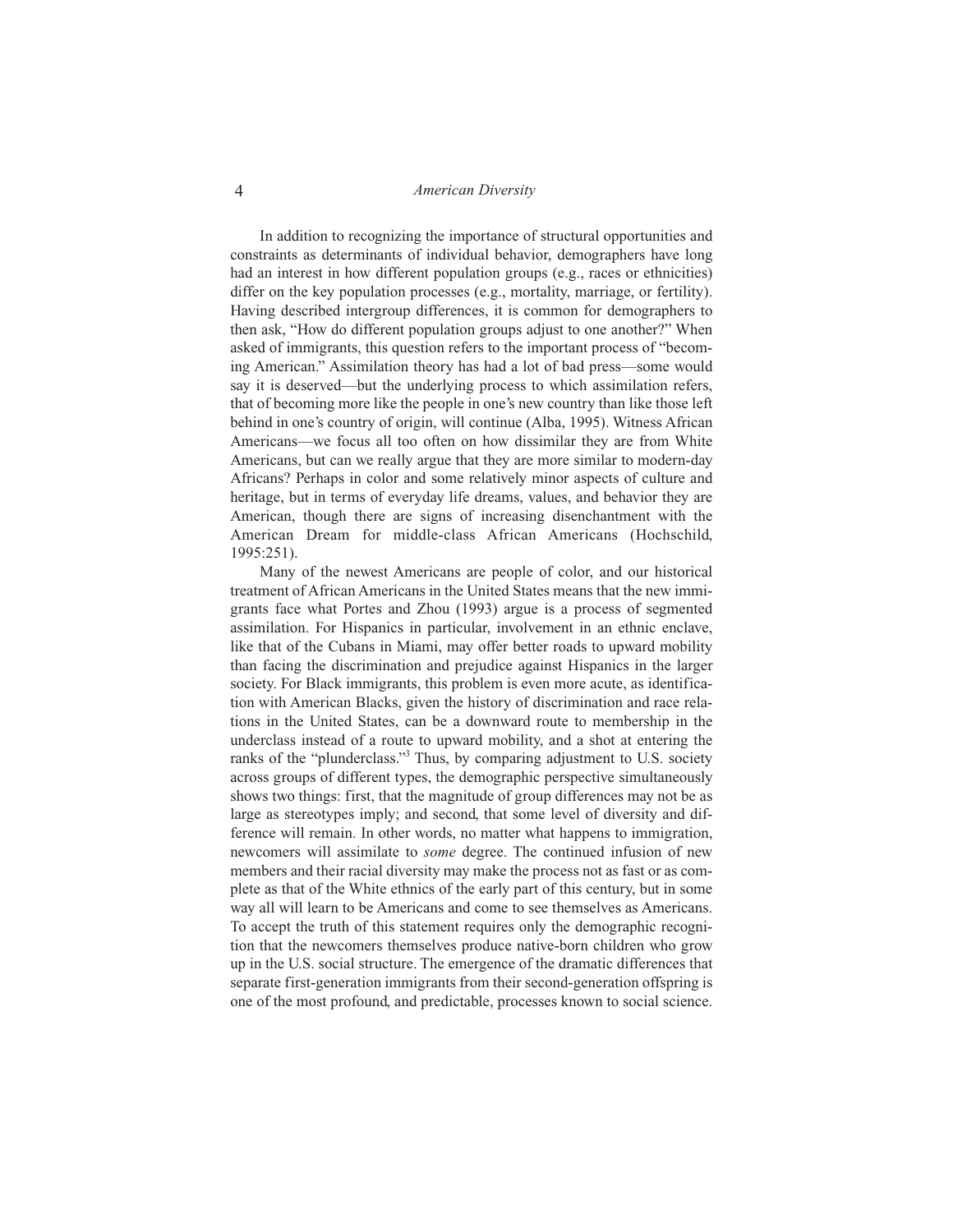Within the discipline of demography, this volume is unique because it provides the opportunity to read and reflect upon all the demographic processes at the same time. Most demographic research focuses exclusively on one or two of the basic demographic processes: fertility, mortality, migration, and the auxiliary processes of education, marriage, labor force participation, and aging. While the individual authors represented here do specialize in one of these, the volume's emphasis is on looking for the interactions and interrelationships across the demographic processes.

It is for this reason that we have included specialists from so many different areas—to make these interrelationships a key to this book. It is also important that we are *not* taking the more usual approach and having individual chapters about each of the groups that comprise the U.S. population. Such an approach, while in some cases offering more detail about individual groups' experiences in the United States, by its very nature focuses our attention away from the common social and economic structure in which we all reside. As Takaki has noted, "...regardless of who does the telling, much of what is presented as multicultural scholarship also tends to fragmentize American society by separately studying specific groups such as African Americans or Hispanics. Intergroup relationships become invisible, and the big picture is missing. This decontextualizing only reinforces the bewilderment already separating racially and ethnically diverse Americans from one another. We are left with shards of a shattered mirror of our diversity"(Takaki, 1994:299). All groups are subject to the same demographic processes, and by looking at the processes rather than the groups, we are able to see both *differences*, the topic of much concern today, as well as *similarities*, the patterns already present in society as well as those that may potentially emerge as we move into the future.

In the remainder of this introduction, our aim is to link the ten chapters of this volume together and show how each of the papers included in the volume helps to flesh out the argument of the importance of demography to the debate over U.S. population diversity. As we do so, we will try to explain exactly what the study of human demography is, how it involves more than just numbers as we demonstrate what demographic principles can offer to the current debates about U.S. diversity. We structure the volume in four parts: Part I looks at the initial numbers of people in each group, and takes up definitional issues regarding race and ethnicity, as well as the concept of population projections. Part II focuses on the three basic demographic processes, which together completely define national population change: migration, fertility, and mortality. Part III moves to a discussion of life course processes: geographical location, marriage, education and labor force, and aging. These processes are common across almost all people. Part IV provides a summary of the issues raised by the new diversity from the point of view of one of the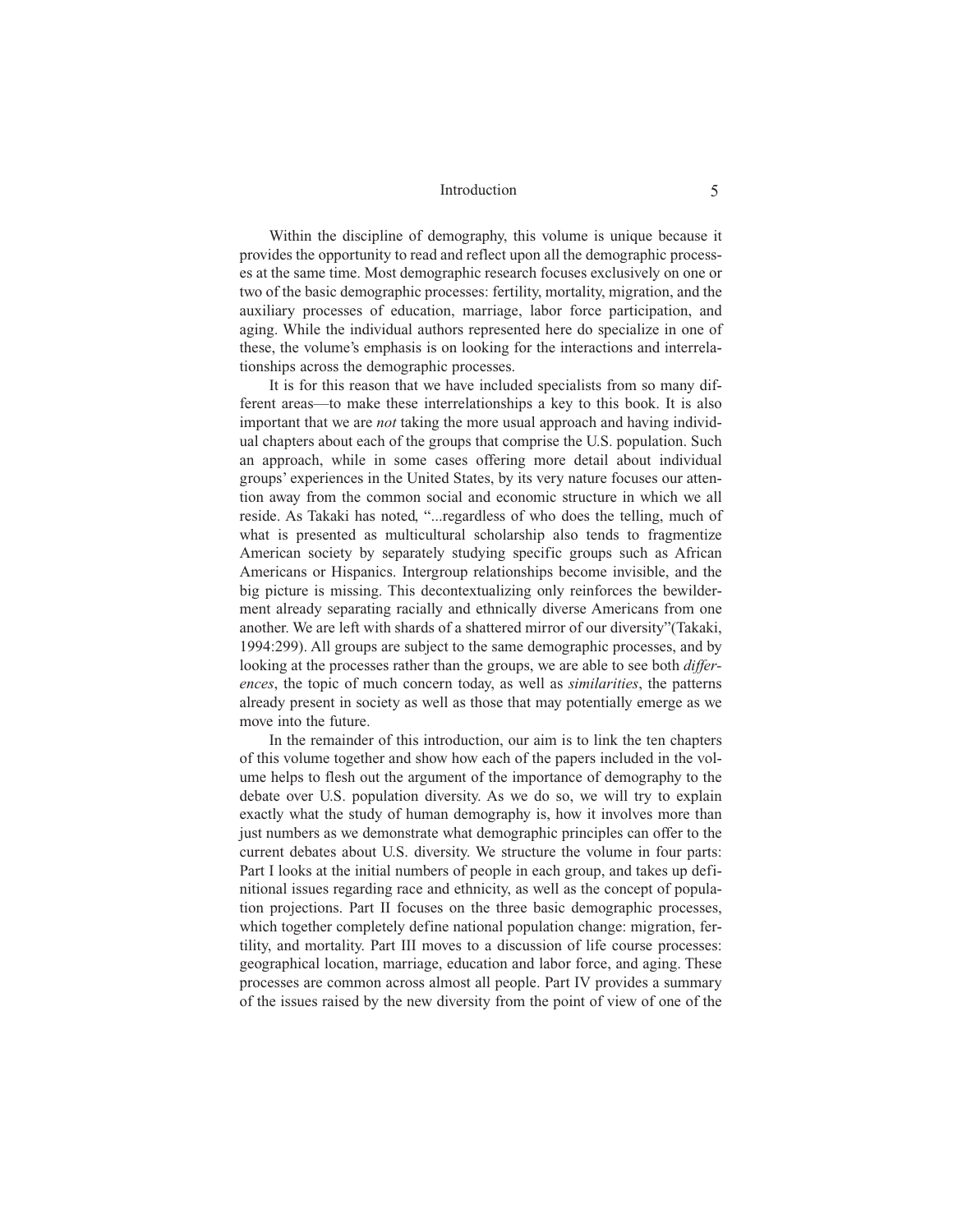nation's largest and oldest sources of population diversity, African Americans. In the end, we hope that the reader interested in how U.S. society is changing will be left with a firmer knowledge of the demographic underpinnings of contemporary U.S. population diversity and therefore a firmer base for his or her opinions on the issue of population diversity.

## **Part I. Population: The Initial Numbers**

Fundamental to any understanding of our current concern with human diversity, then, is information on the relative numbers of people in each group. Counting people is first and foremost the business of demography. At the close of the twentieth century, the United States was home to roughly 281 million people. Of these, approximately 195 million are non-Hispanic Whites, the largest and culturally dominant group in the United States since the founding of the country, and the group with the strongest ties to European origins. Another 34 million people are non-Hispanic Blacks, mainly native-born descendants of the slaves who were first forced to come to the United States nearly 400 years ago.4 About 13 million persons identify themselves as Asian, Native American, or Other, 4.6 million identify with two or more races, while 35 million are of Hispanic origin. In proportional terms, non-Hispanic Whites make up 69.4%, non-Hispanic Blacks 12.1%, with Hispanics and Asians/Native Americans at 12.5% and 4.6% respectively (U.S. Bureau of the Census, 2001a).

Each of these broad groups includes very heterogeneous subgroups as well. From the 2000 Census, we know that over 2 million people identified themselves as Native American, descendants of the persons originally here when Europeans arrived on this continent. This represented a huge increase from the 1980 Census as increasing numbers of people sought to claim their Native American roots. Persons of Asian origin are distributed across very different countries of origin: 23.7% are Chinese, 18.1% are Filipino, 16.4% are Indian, while about 10% are Vietnamese (11.0%), Korean (10.5%), or Japanese (7.8%) (U.S. Bureau of the Census, 2001b). Similarly, Hispanics are 58.5% Mexicans, 9.6% Puerto Ricans, 3.5% Cubans, with 28.4% from other countries in Central and South America. (U.S. Bureau of the Census, 2001b). In all, nearly 11% of the population is foreign born, with just over half (50.7%) born in Latin America, 27.5% in Asia and 15.6% in Europe. (U.S. Bureau of the Census, 2001c).

Even this simple summary of the numbers serves to establish a basic fact: compared to the beginning of the century, when the population was nearly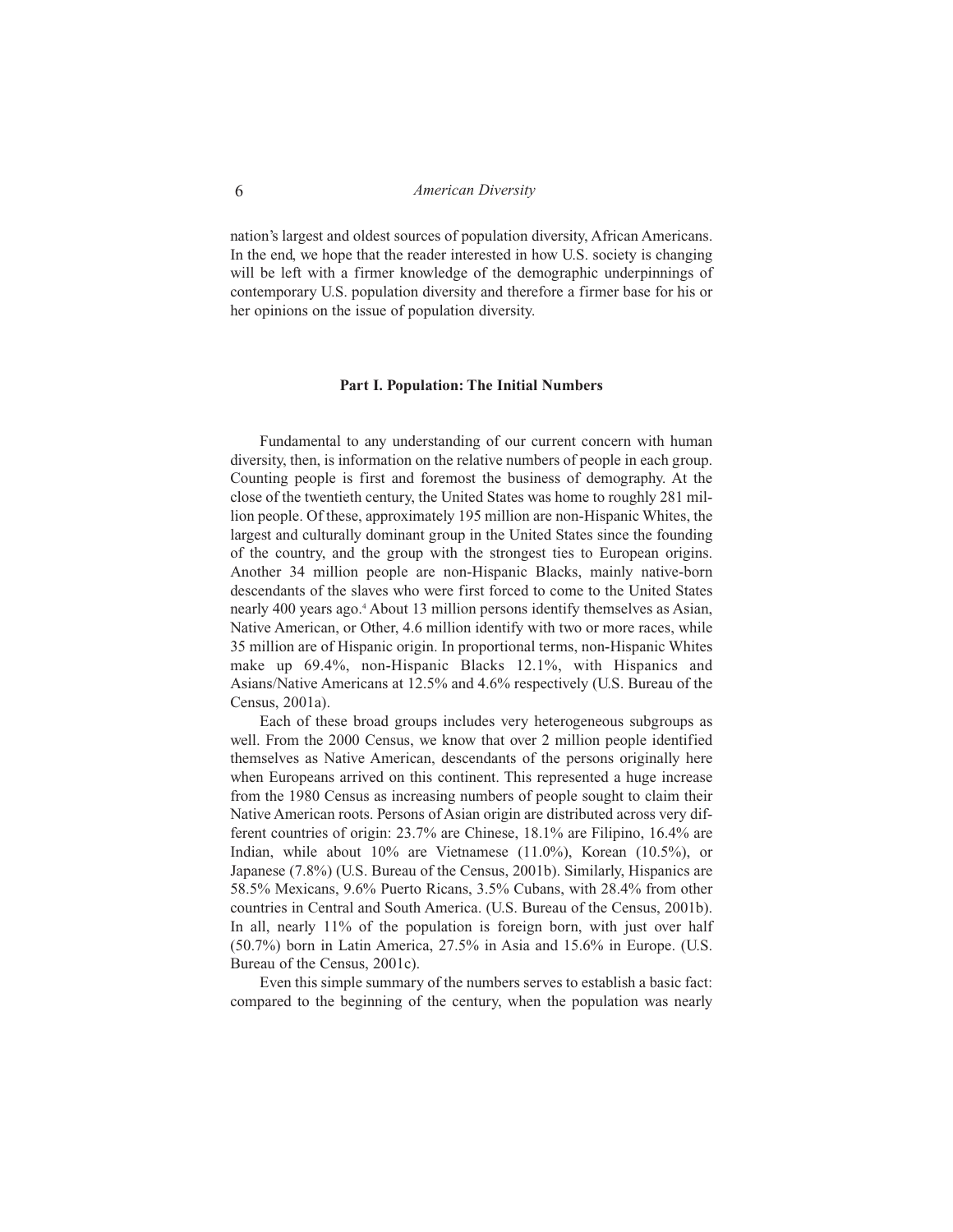90% White Northern and Western European (Passell and Edmonston, 1994:43), contemporary U.S. society is very diverse, and much of the diverse population being discussed is already in residence here. While people understand that the population is more diverse, there is evidence that they overestimate the magnitude of the diversity (Gitlin, 1996:113). A recent study by the Kaiser Family Foundation reported that estimates of the percentage of the U.S. population that is White ranged from 45.5% to 54.8%, black from 20.5% to 25.9%, Hispanic from 14.6% to 20.7%, and Asian from 8.3% to 12.2%, depending on which group answered the question. Since the correct figures at the time of the study were 74% white, 11.8% Black, 9.5% Hispanic, and 3.1% Asian, it is clear that no group was even remotely close to an accurate estimate of its own or another group's relative size, and that estimates of the non-White populations were anywhere from 1.5 to 3 times the true value (Brodie, 1995). At the same time, there are substantial areas of the United States that are still mainly White: "In almost half the counties of the U.S., the Black population is less than 1 percent. California and Texas between them have more than half the Hispanics, while in the Midwest fewer than one person in 30 is Hispanic." (Gitlin, 1996:110–111). We cannot hope to deal with our diverse population unless we correctly understand the magnitude of the diversity.

We also sometimes feel as though the increasing diversity is "sudden," all the result of the recent immigrants when in reality, the change has been occurring for quite some time.

"Simply put, the White percentage has been declining for decades, and the rate of decline accelerated after 1970 (though the rate of decline was frequently exaggerated in the press and popular lore). Between 1950 and 1970, the White percentage (including those Hispanics classified by the census as "White") declined by 2 percent, from 89.3 percent to 87.6 percent, while the Black percentage rose by 12 percent, from 9.9 percent to 11.1 percent. Between 1970 and 1990, the White percentage declined by more than 4 percent, twice the earlier rate, from 87.6 percent to 83.9 percent, while the Black percentage rose by a slightly smaller rate of 11 percent, from 11.1 percent to 12.3 percent. Still more striking changes were evident among Americans whose origins were in Latin America, Asia or the Pacific Islands. Between 1970 and 1990, the Hispanic population almost doubled, from 4.9 percent to 9.0 percent, while Asians and Pacific Islanders more than doubled, from 1.4 percent to 3.0 percent" (Gitlin, 1996:108).

Important as these initial numbers are to an accurate discussion of U.S. population diversity, they represent only the beginning of demography's contribution to the issue. In the next section we take up the task of seeing the future implications of these numbers for the diversity of the U.S. population.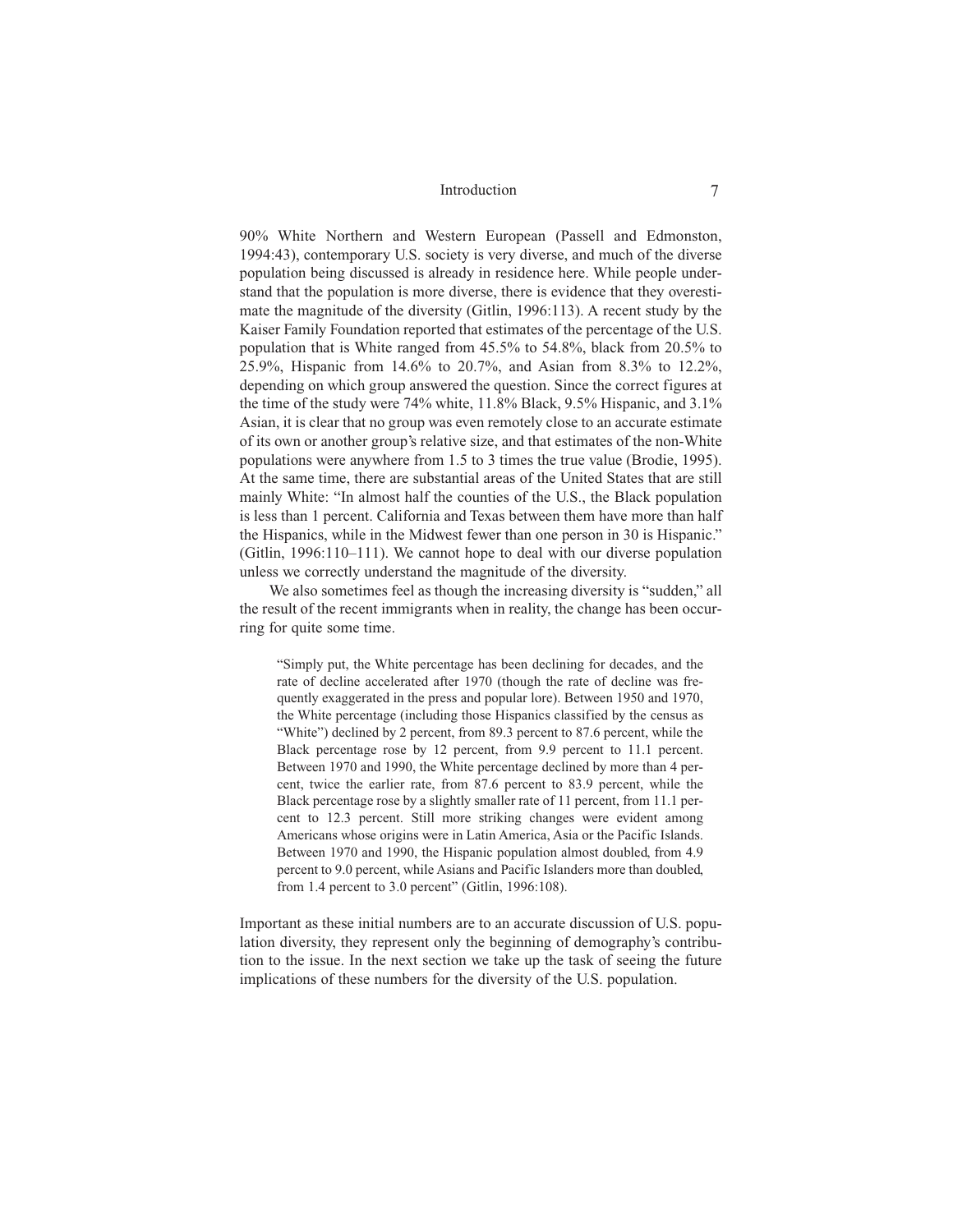*Chapter One: Identity and Culture: Understanding the Meaning of Race and Ethnicity*

To project the population forward in time and come up with race/ethnic specific estimates, a demographer uses the numbers of persons in each race/ethnic group as a starting point. To the extent that the non-Hispanic White population is older than the rest of the population, then we know that their growth will be slower than that of people of color, *even if fertility were the same among all groups*. But this task of projection assumes that people will remain in their same race/ethnic group into the future, and more importantly, that children will be of the same race/ethnic groups of their parents.

As Mary Waters points out in the first chapter, "The Social Construction of Race and Ethnicity: Some Examples from Demography," knowing one's race/ethnic group is not a simple matter. The group that one personally identifies with may not be reflected in the Census categories, or one may think of oneself as a combination of the categories, but only one response had been allowed, until Census 2000. Hollinger points out that "the ethno-racial pentagon which divides the population into African American, Asian American, Euro-american, Indigenous and Latino segments, even as the labels for these five groups vary slightly" (Hollinger, 1995:8), reflects not race or communities of descent but "is a framework for politics and culture in the United States" (Hollinger, 1995:24). He continues, "they are not designed to recognize coherent cultures. They are designed, instead, to correct injustices committed by White people in the name of the American nation, most but not all of which can be traced back to racial classifications on the basis of morphological traits" (Hollinger, 1995:36).

Thus, the meaning of the racial ethnic categories is problematic to those seeking to define U.S. population diversity. To the extent that people change groups, to the extent that people identify with a different group than that into which outsiders classify them based on their physical characteristics, or to the extent that persons of different groups intermarry, then population projections will give false information about the future of the U.S. population. While we tend to think of race and ethnicity as something that is "fixed," the reality is that it is changeable and malleable (Winant, 1994). The difficulty of classifying the population by race/ethnicity serves as a strong reminder of the fact that even without further immigration, the diversity of the U.S. population is likely to change.

*Chapter Two: Population Projections: Future Numbers Implied by Initial Numbers*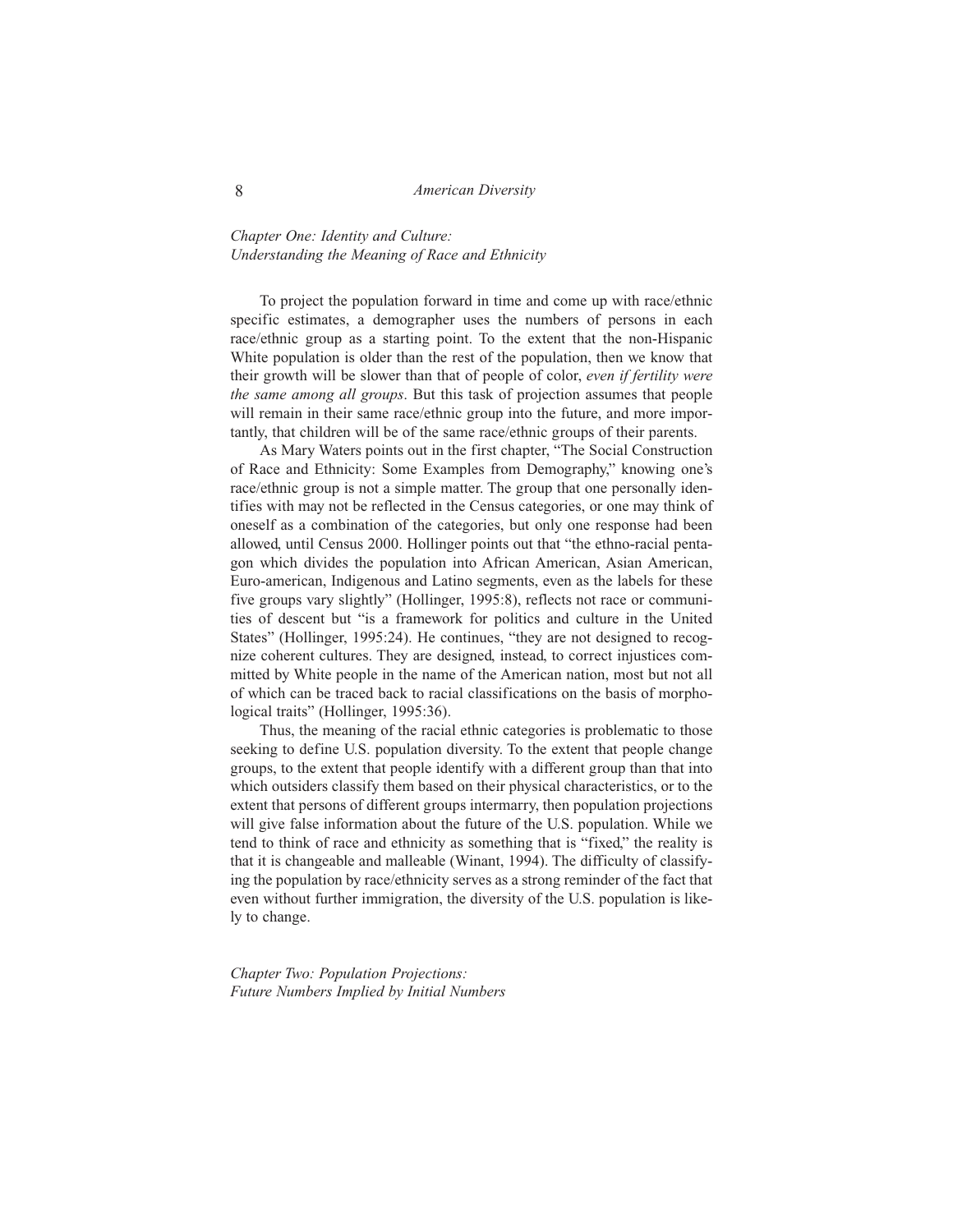One of the contributions of demography is to take the initial numbers of people and project them forward in time to show what the population will look like in the future. Thus, to a demographer, the presence of the initial diversity outlined above has important intuitive implications for future diversity through the demographic processes of births and deaths. Population projections are the source of the often heard statement that by the middle of the twenty-first, century within the lifetimes of many current U.S. residents, non-Hispanic Whites will just barely be the majority of persons in this country (U.S. Bureau of the Census, 1992). While this statement is technically true, as Charles Hirschman points out in chapter 2, "Race and Ethnic Population Projections: A Critical Evaluation of their Content and Meaning," in order to make it one must make several assumptions, the truth of which are as yet unknown. These assumptions involve the meaning of the race/ethnic categories themselves, the number of future immigrants to the United States and race/ethnic differences in fertility as well as mortality patterns. Incorrect assumptions about *any* of these can lead to dramatically different future scenarios of the U.S. population size and the relative sizes of each group.

By focusing on these assumptions, we offer the nondemographer the opportunity to think about the meaning as opposed to the methodology of population projections. While there are different scenarios possible depending on what assumptions one makes, it is equally true that the parameters being assumed can only change within limited ranges, given how low mortality and fertility regimes currently are. It makes no sense to assume huge increases in the death rate nor the number of children per family. Thus, the current level of population diversity, combined with the current age structure, has some implications for increasing diversity over time: people of color are younger than non-Hispanic Whites on average, and since young people have children, even with fertility at near replacement levels, the implication is that their relative share of the population will increase over time. Put another way, the changes in the assumptions that would be required to make this NOT happen, namely that white family size increases but other family sizes do not, seem to be extremely unrealistic ones to make in the contemporary world.

## **Part II. Basic Demographic Processes and Diversity**

The second part of this volume focuses directly on the three basic population processes of fertility, mortality, and migration. We begin with a discussion of migration not because it is the most important, but rather because it is the demographic process most often associated with the increasing diversity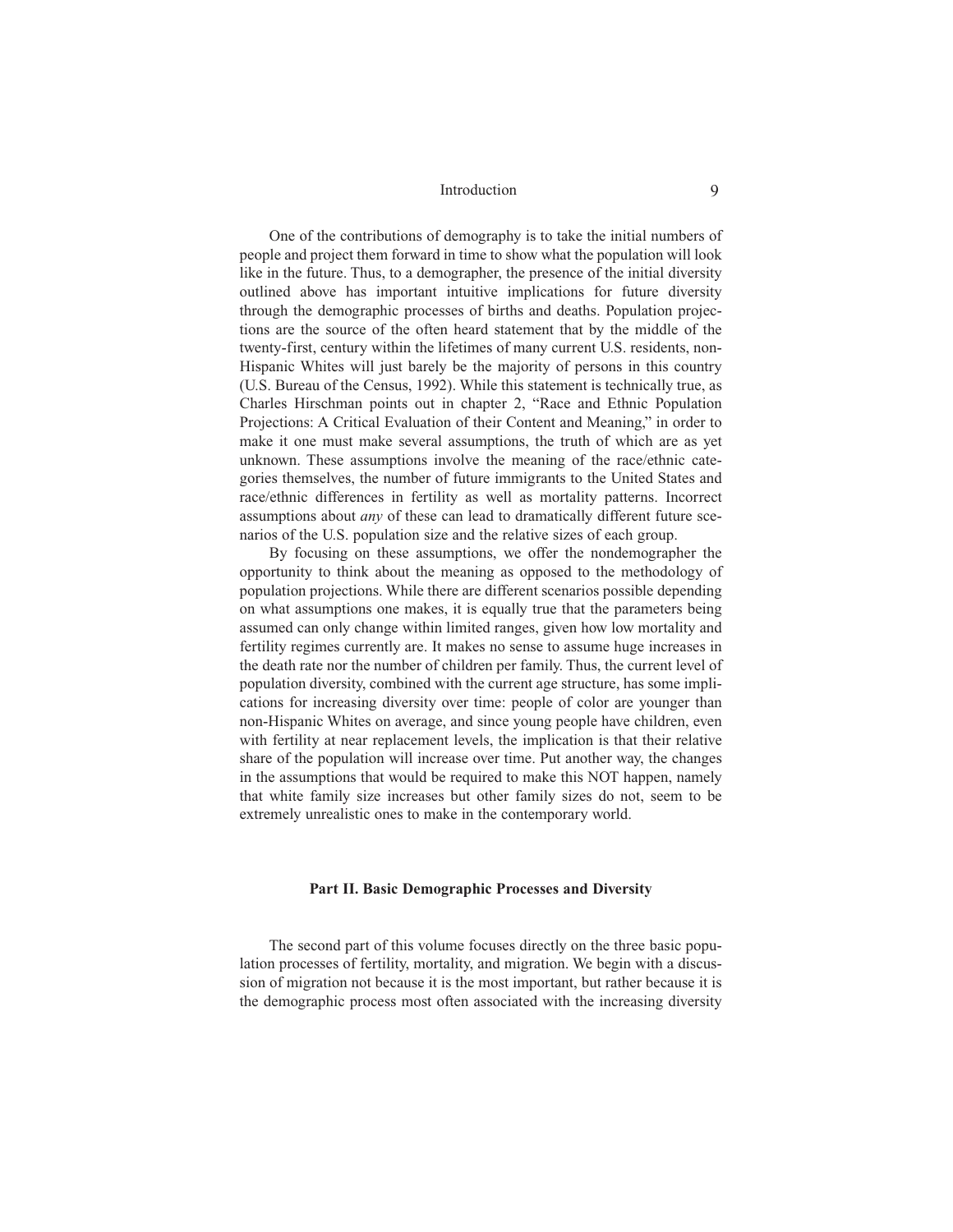of the U.S. population. In the stridency of the diversity discussions, one is sometimes left with the impression that if we could simply end immigration, the issues relating to population diversity would vanish.

## *Chapter Three: New Arrivals: Current and Future Numbers of Immigrants*

New immigrants arrive daily, and in 1998 they numbered about 660,477, a decrease from the 915,900 who arrived in 1996 and the 798,378 who arrived in 1997. The immigrants overwhelmingly come from Asia (32.2%) and North America (38.3%). Europe accounts for another 14.1%, South America 6.8%, Africa 5.7%, and Oceania 0.7%. Within the North American group, 19.8% are from Mexico, about 11.0% are from the Caribbean and another 5.4% are from Central America (U.S. Immigration and Naturalization Service, 1998). Refugees and illegal immigrants are not included in these figures, so the number of newcomers can approach a million in some years. It is this immigration that is always thought of first when one considers the diversity of the U.S. population. Efforts to control the flow of immigrants receive wide discussion in the media and by politicians, and in fact, immigration is the population process most often assumed to be under the control of law. Much of our current debate on American Diversity actually centers on immigration law. Are the laws we have adequate? Should we change them? Are they being adequately enforced? These issues have involved us for much of the past century, from the quota laws of the 1920s, which sought to limit immigration and structure the origin of immigrants to match the Northern and Western European orientation of the resident population, through the 1986 Immigration Reform and Control Act (IRCA) and the Immigration Law of 1990.

Yet as we learn from Doug Massey's paper in chapter 3, "The New Immigration and Ethnicity in the United States," the effectiveness of previous attempts to control immigration was perhaps more influenced by world economic conditions and world events than by law. Furthermore, if one works through the legislative process of actually trying to change the law, as Bach (1993) does, then it becomes clear that other than reducing the absolute number of immigrants allowed, substantial changes in the categories are going to be very politically difficult, no matter how good they seem in "sound bites." Substantial numbers of the new arrivals come because they are related to someone here, and politicians are not likely to win re-election by voting to keep out their constituents' relatives. Others come to fill needed jobs, and going against business interests does not help in re-election either. We are essentially now in a worldwide system of immigration, and what the demographic studies of migrants tell us (and what lawmakers all too often ignore)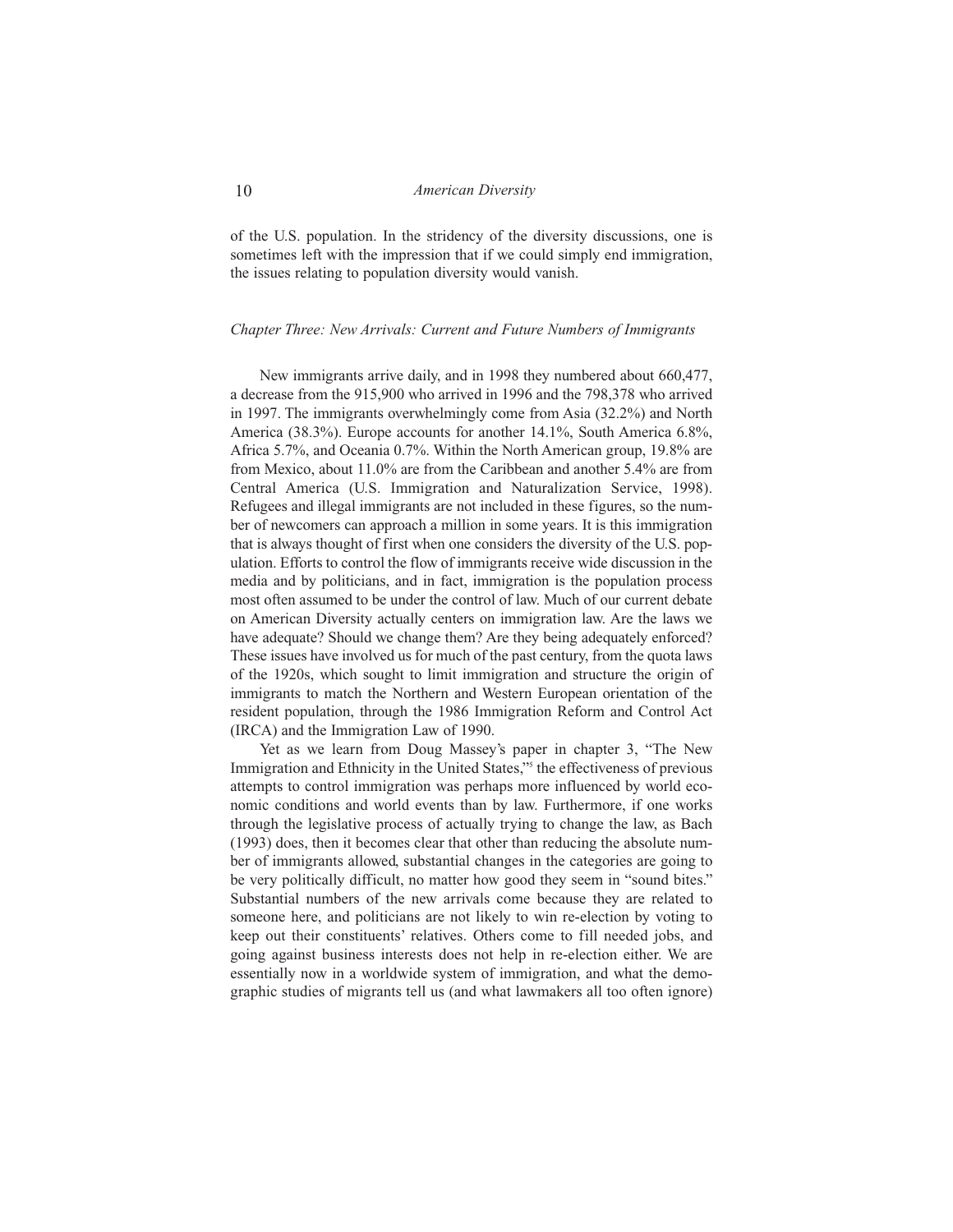is that immigration is fundamentally a social process. Stopping it is not simply a matter of changing the law. Immigration is a part of our national culture, and a part of both our own and many sending countries' social structure. As such, it is neither completely within the power of the individual nor the legal system to control.

## *Chapter Four: Fertility Differentials*

While many would allow an important role for immigration as a source of demographic diversity, the role of past immigration makes another contribution to U.S. diversity in the form of births to former immigrants. Many students of introductory demography are surprised to learn that the primary source of population growth over the course of U.S. history was not immigration, but what demographers call natural increase, the excess of births over deaths (Weeks, 1996:57). Today, immigration accounts for only about onethird of the population growth in the United States, with the remaining twothirds being attributable to natural increase. This fact alone is sufficient to point to the fallacy of focusing solely on immigration in current debates about multiculturalism and diversity. Another way to think about this point is that even if we were somehow able to ban all future immigration to the United States from any source, the diversification of the U.S. population would remain and would continue to grow, albeit more slowly than it will with continued immigration.

Gray Swicegood and Phil Morgan in chapter 4, "Racial and Ethnic Fertility Differentials in the United States," take up the issue of fertility differentials in the contemporary United States. In the context of U.S. fertility being historically low, it is easy to ignore the relatively small differences in family size observed for various subgroups of the population. Swicegood and Morgan point out, however, that these small differences do have implications for the relative future sizes of groups. They also caution us that the assumption of a fertility convergence as people assimilate to life in the United States is by no means certain, given how small families tend to be now. Again, fertility is individual, but the diversity implied by even small intergroup differences has social structural implications.

## *Chapter Five: Mortality Differentials*

The relative sizes of various subgroups in the population are also affected by how long each group lives, or at birth, how long each group is expected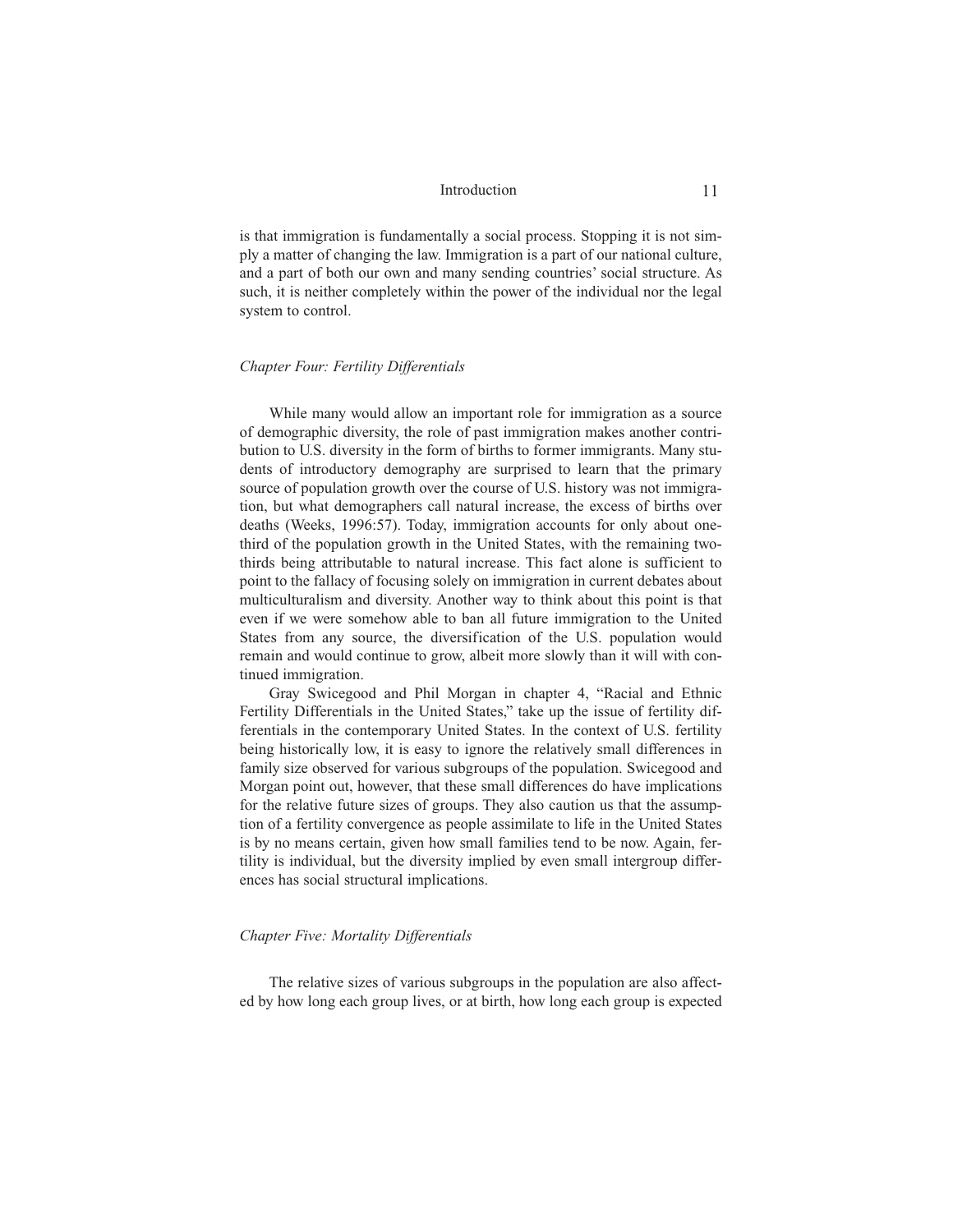to live. To the extent that newcomers to the United States, particularly from less developed countries, benefit from the better health care and nutrition available here, and certainly their children derive this benefit in many cases, then their life expectancy rises when compared to their country of origin. In chapter 5, "Mortality Differentials in a Diverse Society," Richard Rogers provides us with information on both the methodology of studying differences in mortality (including the concomitant difficulties of getting consistent definitions of individuals at birth and death), as well as the importance of specifying the conditions under which mortality differences arise. He challenges us to think in terms of what the mortality differentials he documents would look like if the underlying social and economic conditions of the diverse groups were the same, at the same time as he informs us of the magnitude of the differentials that currently exist. His chapter also points to the importance of biological differences in studying the impact of disease on populations, while at the same time cautions us that skin color or the racial pentagon (White, Black, Hispanic, Asian, and Native American) so often used in U.S. statistics does NOT correspond to true biology.

Once one begins to think through the process of diversity from a demographic perspective then, the error of focusing only on immigration as the source of diversity becomes apparent. A recent study by Edmonston and Passell shows that in 1990, 33.7% of Asians and 59.1% of Hispanics are native born (1994:341–342), and thus increase population diversity by giving birth to native-born U.S. citizens.

## **Part III. Life Cycle and Diversity**

While chapters 3, 4, and 5 have focused on the primary demographic processes of fertility, mortality, and migration, it is well known to demographers that these fundamental processes are influenced by other life-cycle events of the population. As people go through life, their regional and neighborhood locations, educational attainment, occupations, and choice of marriage partners can lead to differences in their fertility, mortality, and migration behaviors, which in turn affect the diversity of the population. It is to these life-cycle components that we turn our attention in Part III.

#### *Chapter Six: Neighborhood Diversity and Housing Policy*

Part of the difficulty underlying many of our national discussions of population diversity is the fact that the diversity is not evenly spread across all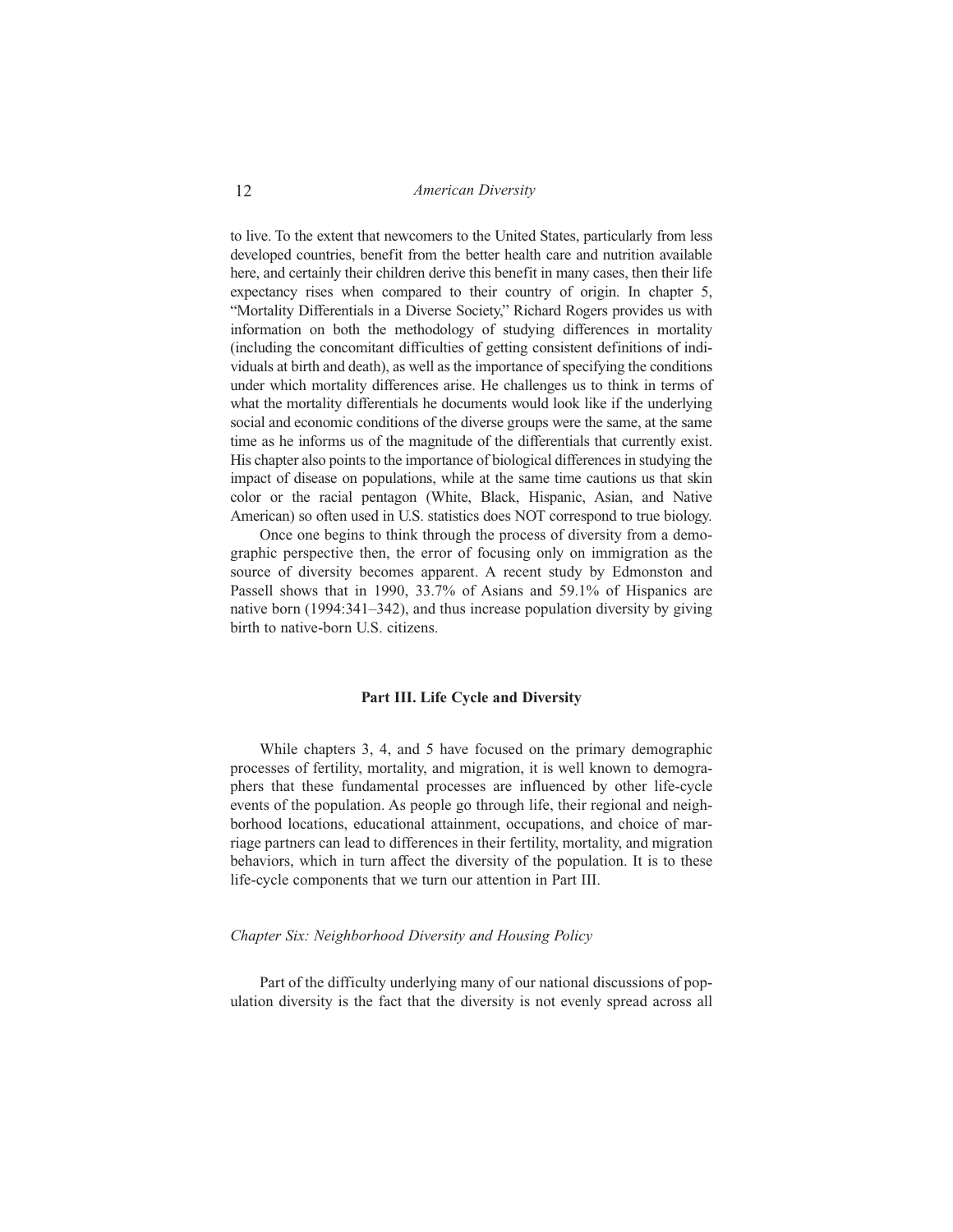areas of the Unites States. The work of William Frey and others shows that racial and ethnic diversity is greatest in the coastal states and much less pronounced inland (Frey 1995). Regionally, the West is the most diverse, with nearly one fifth-(18.8%) of its population Hispanic, combining with 7.7% Asians and 5.1% Blacks, but in the other three regions, Blacks are the largest minority group (Harrison and Bennett, 1995:150). These large-scale disparities imply the possibility of an interstate debate, with California, New York, and Florida pitted against the remainder of the nation. This has not occurred for two reasons. First, the diversity is not evenly spread across the cities and counties of the states that have most of it. Second, patterns of White separation from people of color are present in all the largest cities and suburbs, regardless of the diversity of the region or state.

It is thus fitting that Michael White and Eileen Shy's chapter, "Housing Segregation: Policy Issues for an Increasingly Diverse Society," does not focus on large-scale regional differences but on more local, neighborhoodbased differences which help to fuel the national debates. Their chapter delves into the causes of this separation, causes that are tied to our nation's history of prejudice and discrimination against "foreigners"—against those who are not part of "us." At the same time, this chapter emphasizes the fact that one of the groups defined as "not us," namely African Americans, have always been singled out and remain so today. Continued high levels of racial residential segregation are an important component of the national discussion about diversity, even if they are seldom acknowledged as such.

## *Chapter Seven: Adapting to the American Economy*

Everyone, be they immigrant or native born, knows and finds that their individual fate in U.S. society is a function of two important individual variables: education and labor force participation. These two characteristics interact to determine individuals' relative success or failure, as well as that of their children. Increasingly, success is determined not just by quantity (how many years of schooling, how many weeks or hours worked) but also by quality (how good the school, how well paying and what promotion potential the job has). As wage rates fell during the 1980s, only those who had a college degree experienced a stable wage rate (Mare, 1995), thus emphasizing the important link between education and labor force rewards.

The paper by Joseph Hotz and Marta Tienda, "Education and Employment in a Diverse Society: Generating Inequality through the Schoolto-Work Transition," looks at these issues across all the major groups of the U.S. population. Particularly noteworthy is their finding that early work expe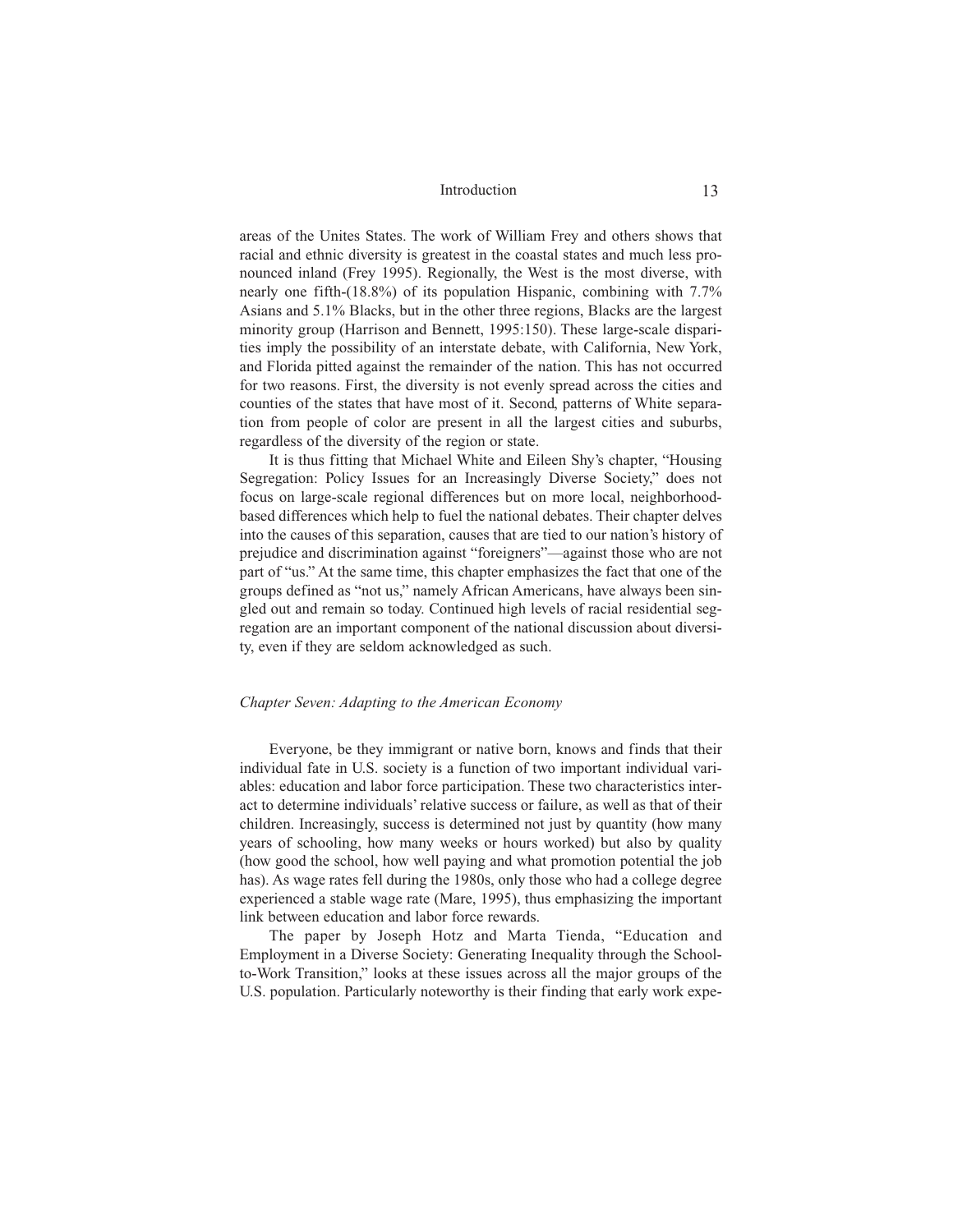rience, obtained prior to finishing school, is a substantial advantage in later life. To the extent that young Whites are more likely to have access to these early jobs, then attaining the same level of education does not mean as large a reward for Blacks as it does for Whites. In exploring the complexities of this important transition for women as well as men, and for Hispanics as well as for Blacks and Whites, this paper embodies the essence of the demographic perspective: namely, that all groups are subject to the same fundamental processes, and hence it allows us to notice both our diversity *and* our differences.

## *Chapter Eight: Patterns of Intermarriage*

In addition to locating somewhere in a neighborhood, completing education and earning a living, large numbers of people in the contemporary United States spend their adult lives in marriages, and an even larger number of them raise children. The increasing population diversity that is the subject of this volume has two direct implications for the institution of marriage: first, a greater variety of people translates into more diverse choices of marriage partners, and second, as noted in the Hirschman and Waters chapters above, the children of racially or ethnically mixed marriages pose challenges to the system of racial and ethnic identity. In fact, current writing on the issue of racial categorization frequently singles out persons of mixed race as the source of what may ultimately lead to a dismantling of the racial/ethnic categories themselves in statistical, if not behavioral, terms (Zack, 1993:142–144; Hollinger, 1995:43–44; Cf. Zack, 1995; Root, 1992).

Gillian Stevens and Michael Tyler begin their chapter, "Ethnic and Racial Intermarriage in the United States: Old and New Regimes" by noting that in traditional assimilation theory, intermarriage has been and remains a "litmus test" of full assimilation. While same-race marriages still predominate in about 98% of all the marriages for White men, White women and Black women, 6% of Black men have a non-Black spouse in 1990. Asians, Hispanics, and those who report their race as "Other" marry within their own group roughly 80% of the time, though Asian women report a non-Asian spouse twice as often as Asian men. Marital homogamy within the Native American population has declined dramatically in recent decades, most likely as a result of the increasing numbers of people who are now "claiming" their Native American heritage (Hollinger, 1995:46). In their discussion, Stevens and Tyler point to a number of cautions regarding predicting future changes in intermarriage, especially the changing nature of the institution of marriage itself, which both lessens the potential for intermarriage and lessens the time spent in any union, including interracial ones.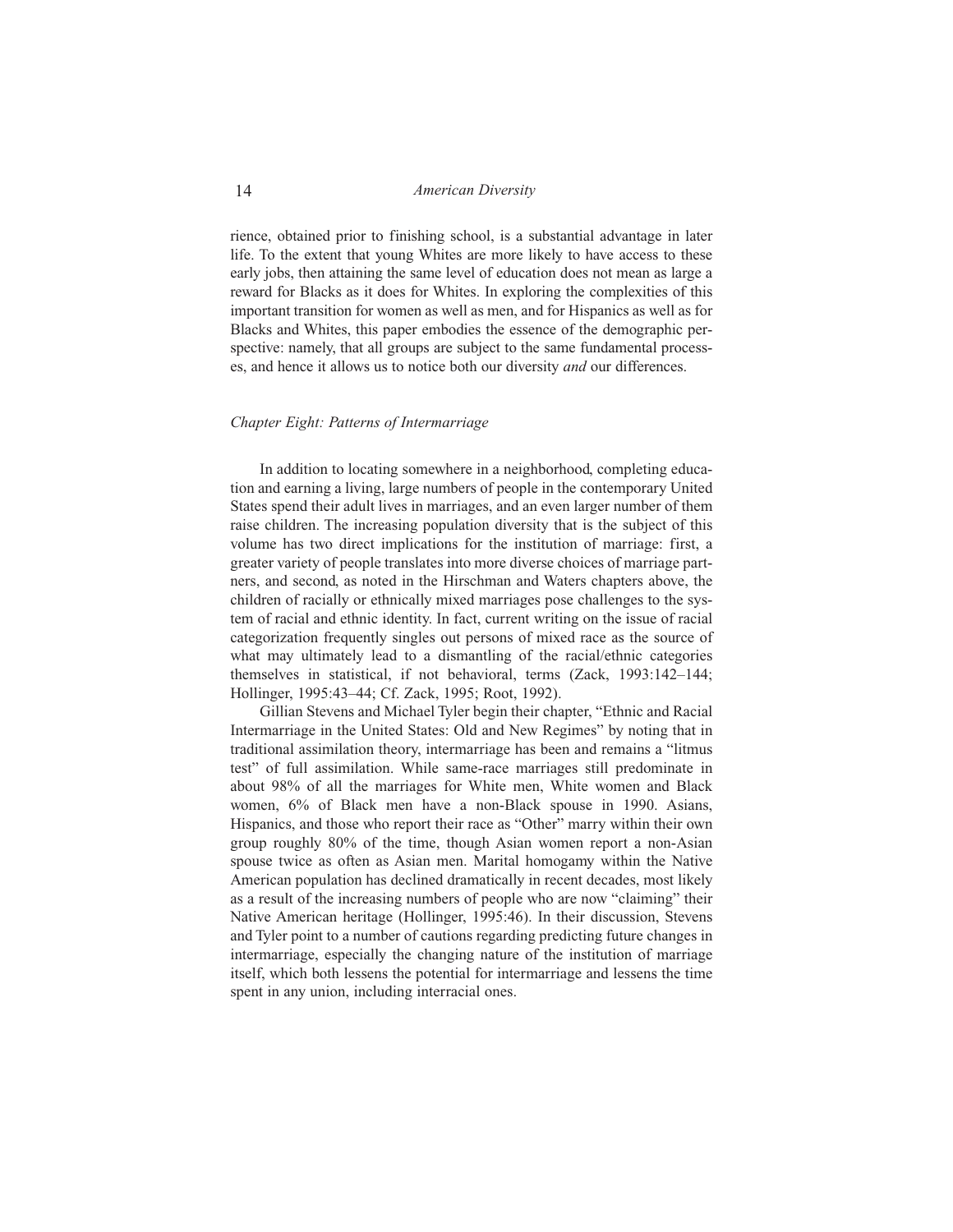## *Chapter Nine: Population Aging*

The last contribution that demography makes to the discussion of population diversity comes from the fundamental importance of the basic demographic variable of age. Since the United States was formerly more numerically dominated by Whites than is true presently or will be true in the future, the racial composition of the population is very different for the old as opposed to the young. This difference is illustrated by Cynthia Taeuber in chapter 9, "Sixty-five Plus in the USA." She begins by reviewing the overall trend toward an older population as the baby boom ages, and becomes the grandparent generation, noting that the size of the elderly population varies by state and that there are important implications for providing for the care of the elderly that we must face.

Several implications follow from these facts. First, the needs of the young for schooling and other training are not as salient to the older population when the young don't look like them and are not related to them (Preston, 1984; Thurow, 1996). Support for taxes to pay for schools, playgrounds, health care, and all the other things that children need is thus jeopardized by the diverging colors of different age groups of the population. Second, as the baby boom (those born 1945–1964) becomes elderly, the people available to take care of them are increasingly people of color. Yet the elderly have had less intimate experience with people of color than the younger population, so the potential for social conflict is enhanced. Third, by virtue of being concentrated in younger ages, the newest members of U.S. society will be engaged in the support of the elderly, but they will not necessarily be well represented among them. Nor, with the temporariness of immigration in many migrant's minds, will they necessarily plan to be here for their own golden years. Thus, they will not have both of Preston's (1984) motives of working to support their elderly parents, whom they would otherwise have to support, as well as working to support themselves since they will hopefully one day become old. All of these implications flow from the basic fact that the changing age structure of the population, to an increasingly older one, will be experienced at different paces by the different race/ethnic groups. As a result, the general dislocations suggested by the aging of the population may lead to greater social conflict than the mere aging of the population itself would imply.

## **Part IV. Implications and Conclusions**

These demographic points relevant to contemporary population diversity serve to provide a context for discussions of contemporary U.S. population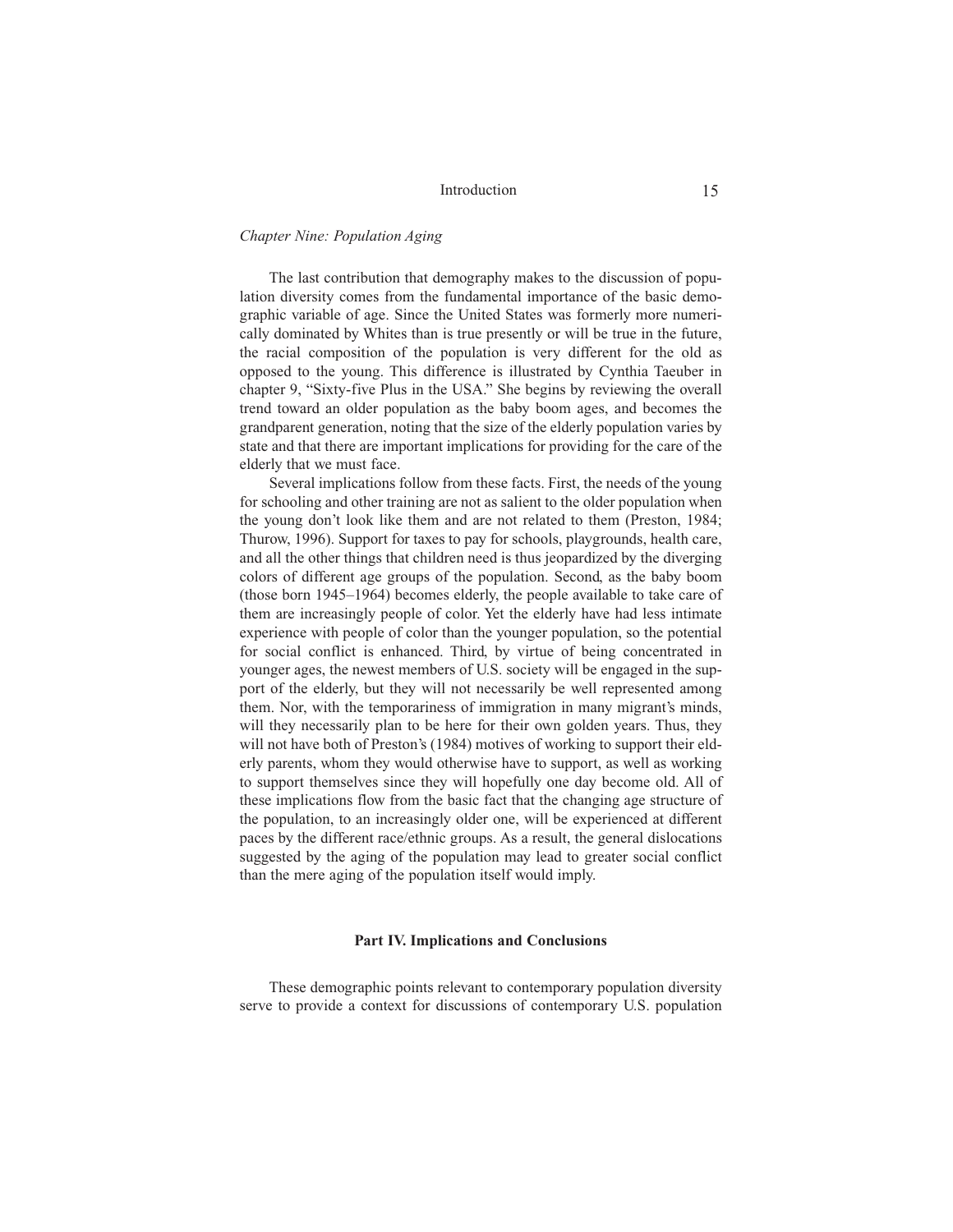change and increasing diversity. In so doing, they raise issues that require more thought and attention on all of our parts. The first of these, and the subject of the final chapter in the book, is: Does the increasing population diversity have specific implications for African Americans, and what are they? Since African Americans are the nation's longest-resident (and until recently, largest) minority group, given the decimation of the Native American population, it only seems fair to single them out for special discussion.

## *Chapter Ten: Implications of Increasing Diversity for African Americans*

It is possible to argue that the increasing diversity of the U.S. population, brought on at least in part because of changes in immigration, would be less troublesome had the United States solved what Myrdal (1944) referred to as the "American Dilemma." Likewise, one can also say that increasing diversity increases the urgency for Whites to try to solve the many problems associated with race now. Had we developed a more mutually satisfactory and equitable relationship with Blacks, we might be better able to deal with the diversity the immigrants provide. Certainly we would not have to face the second and third paths of segmented assimilation outlined by Portes and Zhou, whereby Hispanic Americans, particularly Cubans, find themselves remaining within their ethnic enclave, and immigrants of Black race are faced with possible assimilation into the Black underclass (Portes and Zhou, 1993).

In chapter 10, Hayward Horton raises some of these issues in the context of the treatment of race in the field of demography. His chapter, "Rethinking American Diversity: Conceptual and Theoretical Challenges for Racial and Ethnic Demography," traces how, despite the importance of the concept of race to many different demographic analyses, demographers as a group have tended to ignore the role of racism. He argues strongly for its incorporation into the main areas of the discipline and presents a theoretical model showing how its use can provide different answers and different ways of thinking about the relative status of Blacks in U.S. society.

 $\curvearrowleft$ 

In addition to focusing on one specific group, we can also gain from contemplating both the past and the future in our attempts to understand current population diversity. How different are these issues from those we have faced in the past? What does the nature of this diversity imply for our definition of ourselves as a nation? While the demographic focus of this volume offers little direct evidence on either of these questions, the discussion of the demo-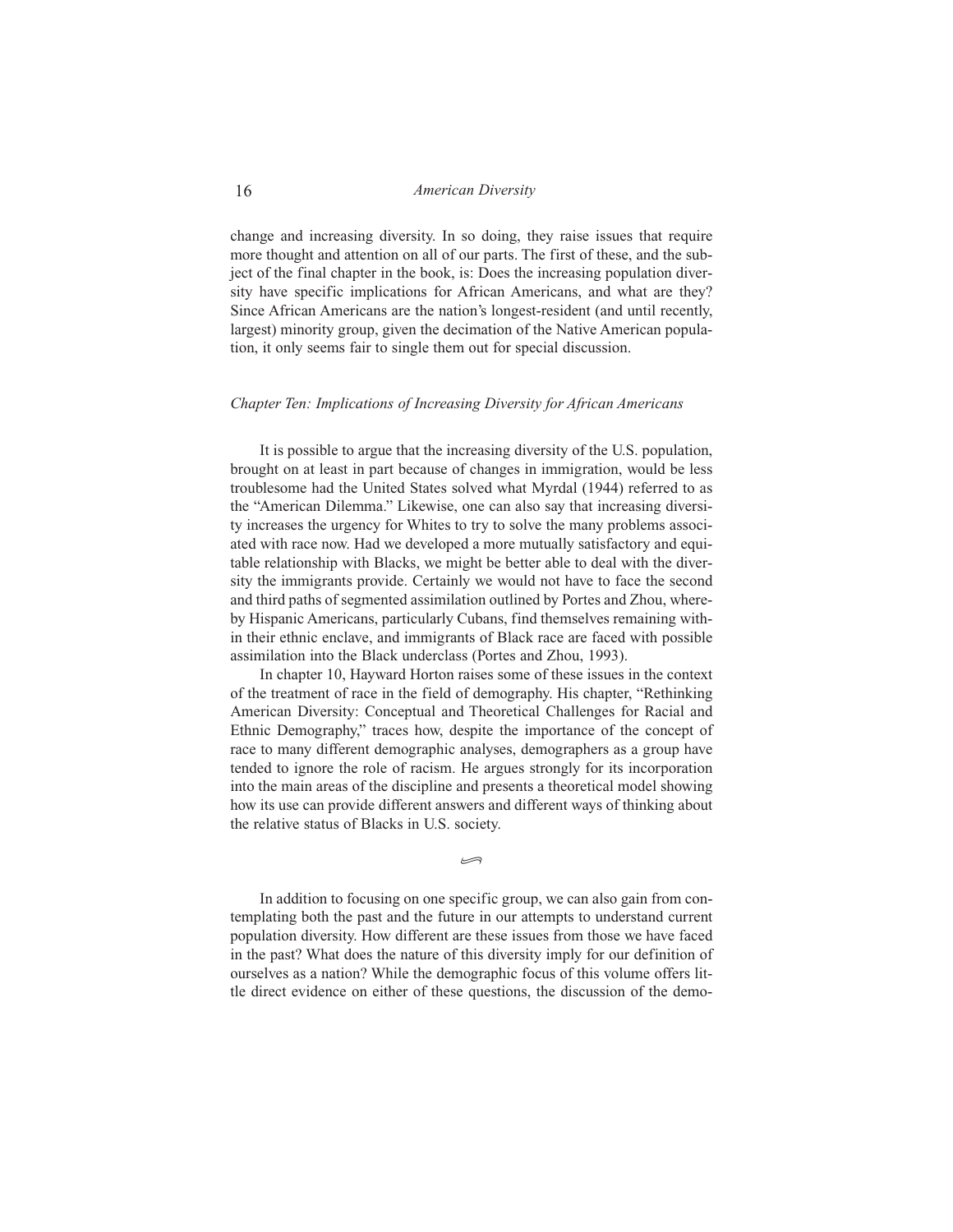graphic diversity in each of these chapters serves to bring these issues into sharp relief. We will summarize some recent perspectives on them here, not as the last word, but to encourage wider discussion and broader reading.

The arrival of immigrants and the concomitant changing of the complexion of the U.S. population is certainly not a new phenomena, nor is this the first time that it has aroused concern. In one sense, our concerns as the new century begins bear a striking similarity to those we had at the beginning of the 20th century. We are still living with what Hollinger describes as "...*non*ethnic ideology of the nation" (Hollinger, 1995:19), despite the fact that we have a predominately *ethnic* history and present. Then, as now, there are concerns that the new immigrants are taking away our country.

At the beginning of both the 20th and 21st centuries, we are concerned with our identity and our unity as a country. As Fuchs has noted, "Even if that movement (immigration restriction) is partly successful, immigration is likely to continue at high levels, and it is important to pay attention to the public policies that will help unify immigrants and their children as Americans" (Fuchs, 1993:171). In 1910 roughly one-third of the U.S. population was foreign-born or of foreign stock, compared to about one-fifth today (Passel and Edmonston, 1994:39). As Watkins points out, with each new wave "commentators debated the differences between the newcomers and the 'Americans,' who were often, of course, the descendants of earlier newcomers. ...was it possible that...[they] would ever be 'like us'? "(Watkins, 1994:2).

From the vantage point of today, it is clear that the concern over the immigrants in 1910 was out of proportion to what happened to U.S. society. In many ways we thrived as a nation and our place in the world is more prominent now than then. But this does not relieve us from the responsibility to think about the sort of future we envision for the country. As Fuchs has argued, "... diversity is an American strength, but unless we protect the central principles of individual rights that makes diversity possible, we will drift toward racial and ethnic separatism" (1993:186). Fragmentation into warring factions is hardly a goal toward which to strive, though Rose (1993) has pointed out that many of the same tactics to gain integration in use today were previously used by the Southern, Central, and Eastern European immigrants. That those immigrants were eventually accepted should give us pause as we argue that today's new immigrants and their demands will lead to the fragmentation of U.S. society. Yet as the situation of African Americans so vividly reminds us, to some extent the old way of assimilating was and is reserved for those of the White race. Then what of the people of color who comprise the new immigrants?

Fear of the answer to questions like these flourishes best in ignorance. Despite evidence that Americans do not know the correct demographic dimensions of the current diversity (Brodie, 1995; Gitlin, 1996:113), we have no choice but to move forward together. Hollinger (1995) presents us with a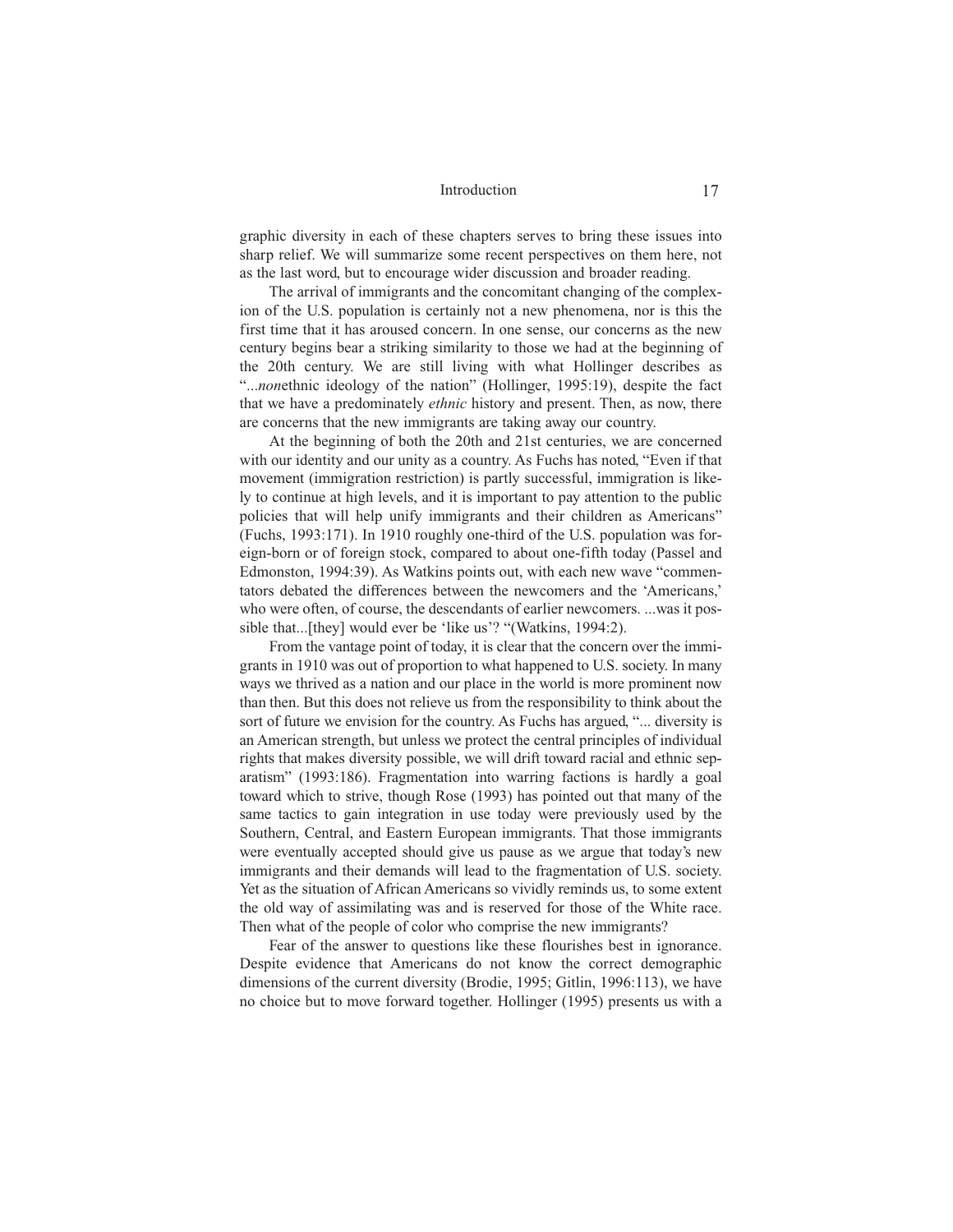carefully thought-out vision of what he calls a "post-ethnic" society. He argues for building upon the racial and ethnic affiliations so prominent today, stressing the voluntary nature of these affiliations while at the same time recognizing the power of the "ethno-racial pentagon" to identify people likely to be discriminated against, and stresses a cosmopolitan definition of ourselves as "citizens of the world." In his view, "Being an American amid a multiplicity of affiliations need not be dangerously threatening to diversity. Nor need it be too shallow to constitute an important solidarity of its own." (Hollinger, 1995:163). That there are problems ahead is certain, but as we think about them, we might do well to remember the words of Paul Spickard: "Almost no White American extended family exists today without at least one member who has married across what two generations ago would have been thought an unbridgeable gap." (quoted in Gitlin, 1996:113) While we have no illusions that this volume of essays will transform the current diversity debate from cacophony to symphony, we do believe that the authors have helped us take a significant step toward a much fuller understanding of the demographic underpinnings of the debate. One hopes that future discussions of American diversity will build on their important contributions, and move us even further ahead.

## **Notes**

1. Even an incomplete list of book titles on this topic is long: Benjamin DeMott, *The Trouble with Friendship: Why Americans Can't Think Straight About Race;* Lawrence Fuchs, *The American Kaleidoscope: Race, Ethnicity and the Civic Culture*: Todd Gitlin, *The Twilight of Common Dreams: Why America is Wracked by Culture Wars*; Kofi Buenor Hadjor, *Another America: The Politics of Race and Blame*: Jennifer Hochschild, *Facing Facing Up to the American Dream*; David Hollinger, *Postethnic America: Beyond Multiculturalism*; Ronald Takaki, *A Different Mirror: A History of Multicultural America*; Howard Winant: *Racial Conditions: Politics, Theory, Comparisons*. In addition, the many books specifically about African Americans are also relevant: Stephen Carter, *Confessions of an Affirmative Action Baby; Shelby Steele, The Content of Our Character,* etc.

2. Because only limited data are currently available from the 2000 census, the chapters in this volume rely primarily on data for 1990. In a few chapters information from the 2000 "short form" is included. Data from the 2000 "long form" have not yet been released. Go to www.census.gov for the latest information available.

3. The term "plunderclass" was coined by Tolnay (1999) in *The Bottom Rung: African American Family Life on Southern Farms*. In the current context, we use it to offer some balance to social scientists' preoccupation with the social problems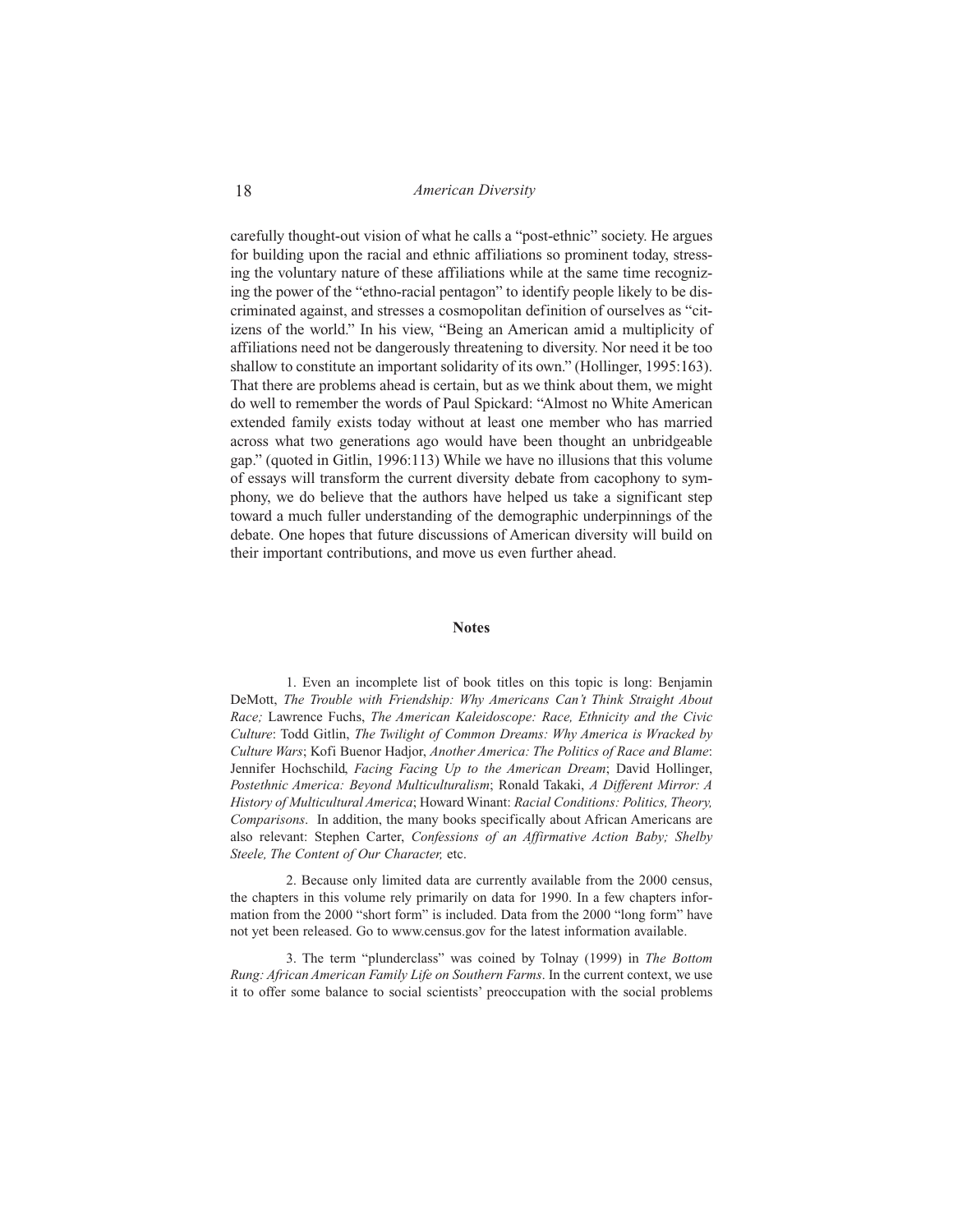plaguing the underclass. The plunderclass would include those members of the upper and upper-middle classes who have benefitted disproportionately from such trends as the increasingly regressive nature of taxation in the U.S., and corporations' exportation of jobs to low-wage developing nations. In a very real sense, the same social and economic forces that have improved the fortunes of the plunderclass have had negative consequences for the underclass, and working poor, in America.

4. The legal slave trade to the United States ended in 1808, though illegal slave smuggling continued well after. Thus, the vast majority of African Americans have ancestries in the U.S. that are several generations long – far longer than most living Americans with European roots.

5. This chapter can also be found in *Population and Development Review*, vol. 21, no. 3 (Sept.1995), pp. 631-652.

#### **References**

Alba, Richard. 1995. "Assimilation's Quiet Tide." *Public Interest* 119:3–18.

- Bach, Robert L. 1993. "Recrafting the Common Good: Immigration and Community." *Annals, AAPS* 530:155–70.
- Brodie, Mollyann. 1995. "The Four Americas: Government and Social Policy Through the Eyes of America's Multi-racial and Multi-ethnic Society." A Report of *The Washington Post*/Kaiser Family Foundation/Harvard Survey Project.
- Edmonston, Barry and Jeffrey S. Passel. 1994. "The Future Immigrant Population of the United States." Pp. 317–353 in *Immigration and Ethnicity: The Integration of America's Newest Arrivals*, Barry Edmonston and Jeffrey S. Passel, editors. Washington, D.C.: Urban Institute Press.
- Frey, William H. 1995. "The New Geography of Population Shifts." Pp. 271–336 in *State of the Union: America in the 1990's, Volume Two: Social Trends*, Reynolds Farley, editor. New York: Russell Sage Foundation.
- Fuchs, Lawrence H. 1993. "An Agenda for Tomorrow: Immigration Policy and Ethnic Policies." *Annals, AAPS* 530:171–186.
- Gans, Herbert J. 1988. *Middle American Individualism: The Future of Liberal Democracy.* New York: The Free Press.
- Gitlin, Todd. 1996. *The Twilight of Common Dreams: Why America is Wracked by Culture Wars?* New York: Metropolitan Books.
- Harrison, Roderick and Claudette Bennett. 1995. "Racial and Ethnic Diversity." Pp. 141–210 in *State of the Union: America in the 1990's, Volume Two: Social Trends*, Reynolds Farley, editor. New York: Russell Sage Foundation.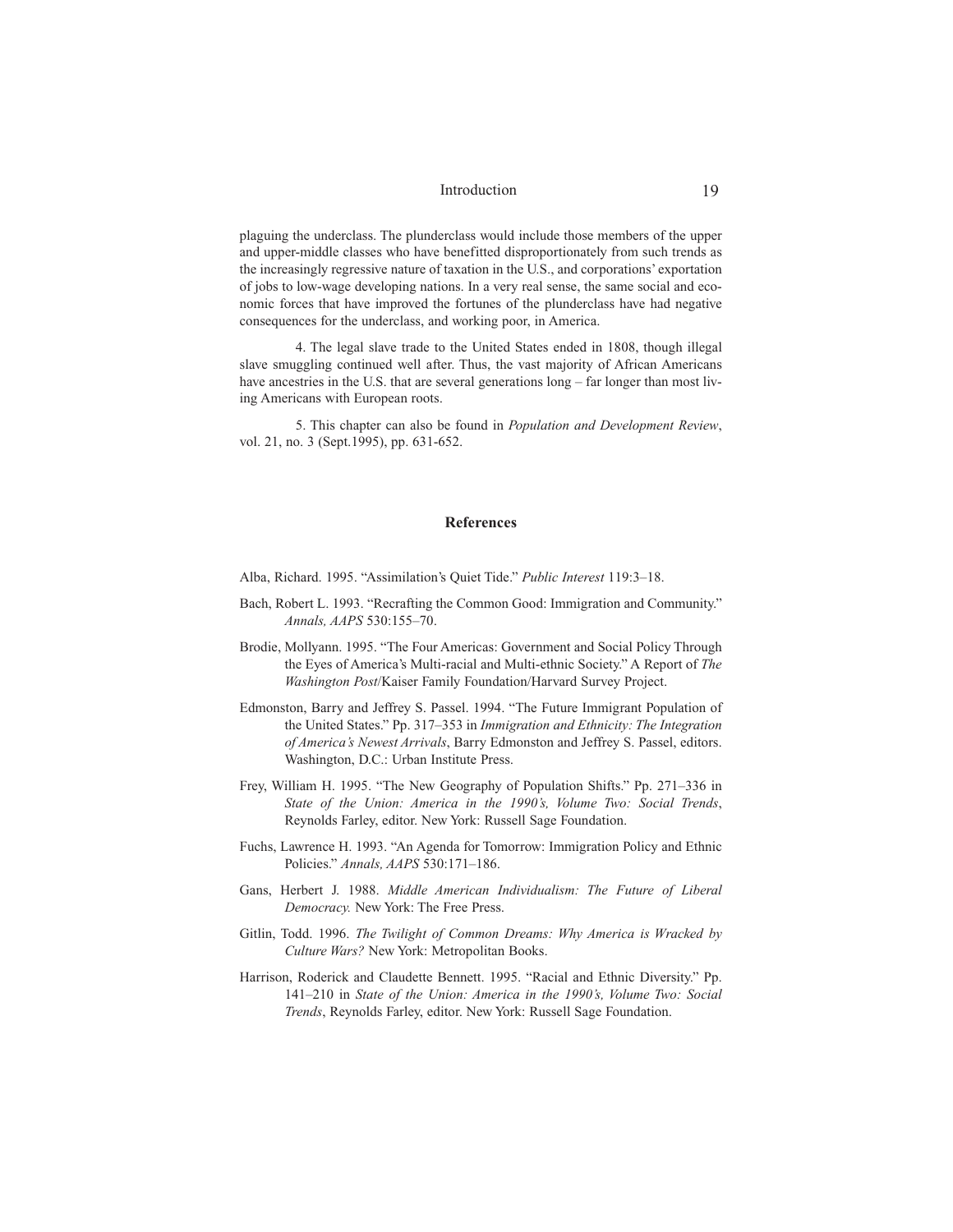- Hochschild, Jennifer L. 1995. *Facing Up to the American Dream: Race, Class, and the Soul of the Nation*. Princeton: Princeton University Press.
- Hollinger, David A. 1995. *Postethnic America: Beyond Multiculturalism*. New York: Basic Books.
- Mare, Robert D. 1995. "Changes in Educational Attainment and School Enrollment." Pp. 155–213 in *State of the Union: America in the 1990's, Volume One: Economic Trends*, Reynolds Farley, editor. New York: Russell Sage Foundation.
- Mayhew, Bruce H. 1980. "Structuralism Versus Individualism: Part I, Shadowboxing in the Dark." *Social Forces* 59:335-375.
- Mayhew, Bruce H. 1981. "Structuralism Versus Individualism: Part II, Ideological and Other Obfuscations." *Social Forces* 59:627–648.
- Myrdal, Gunnar. 1944 [1962]. *An American Dilemma: the Negro Problem and Modern Democracy*. New York: Harper & Row.
- Passel, Jeffrey S. and Barry Edmonston, 1994. "Immigration and Race: Recent Trends in Immigration to the United States." Pp. 31–72 in *Immigration and Ethnicity: The Integration of America's Newest Arrivals*, Barry Edmonston and Jeffrey S. Passel, editors. Washington, D.C.: Urban Institute Press.
- Portes, Alejandro and Min Zhou. 1993. "The New Second Generation: Segmented Assimilation and Its Variants." *Annals, AAPS* 530:74–96.
- Preston, Samuel H. 1984. "Children and the Elderly: Divergent Paths for America's Dependents." *Demography* 21:435–57.
- Root, Maria P. 1992. *Racially Mixed People in America*. Newbury Park: Sage.
- Rose, Peter I. 1993. "Of Every Hue and Caste": Race, Immigration, and Perceptions of Pluralism." *Annals, AAPS* 530:187–202.
- Takaki, Ronald. 1994. "At the End of the Century: The "Culture Wars" in the U.S. Pp. 296–299 in *From Different Shores: Perspective on Race and Ethnicity in America*, Ronald Takaki, editor, 2nd edition. New York: Oxford University Press.
- Thurow, Lester C. 1996. "The Birth of a Revolutionary Class." *The New York Times Magazine*, May 19, Pp. 46–7.
- Tolnay, Stewart E. 1999. *The Bottom Rung: African American Family Life on Southern Farms*. Urbana: University of Illinois Press.
- U.S. Bureau of the Census. 1992. *Current Population Repirts, P25-1092, Population Projections of the United States by Age, Sex, Race, and Hispanic Origin: 1992–2050*. Washington, D.C.: U.S. Government Printing Office.